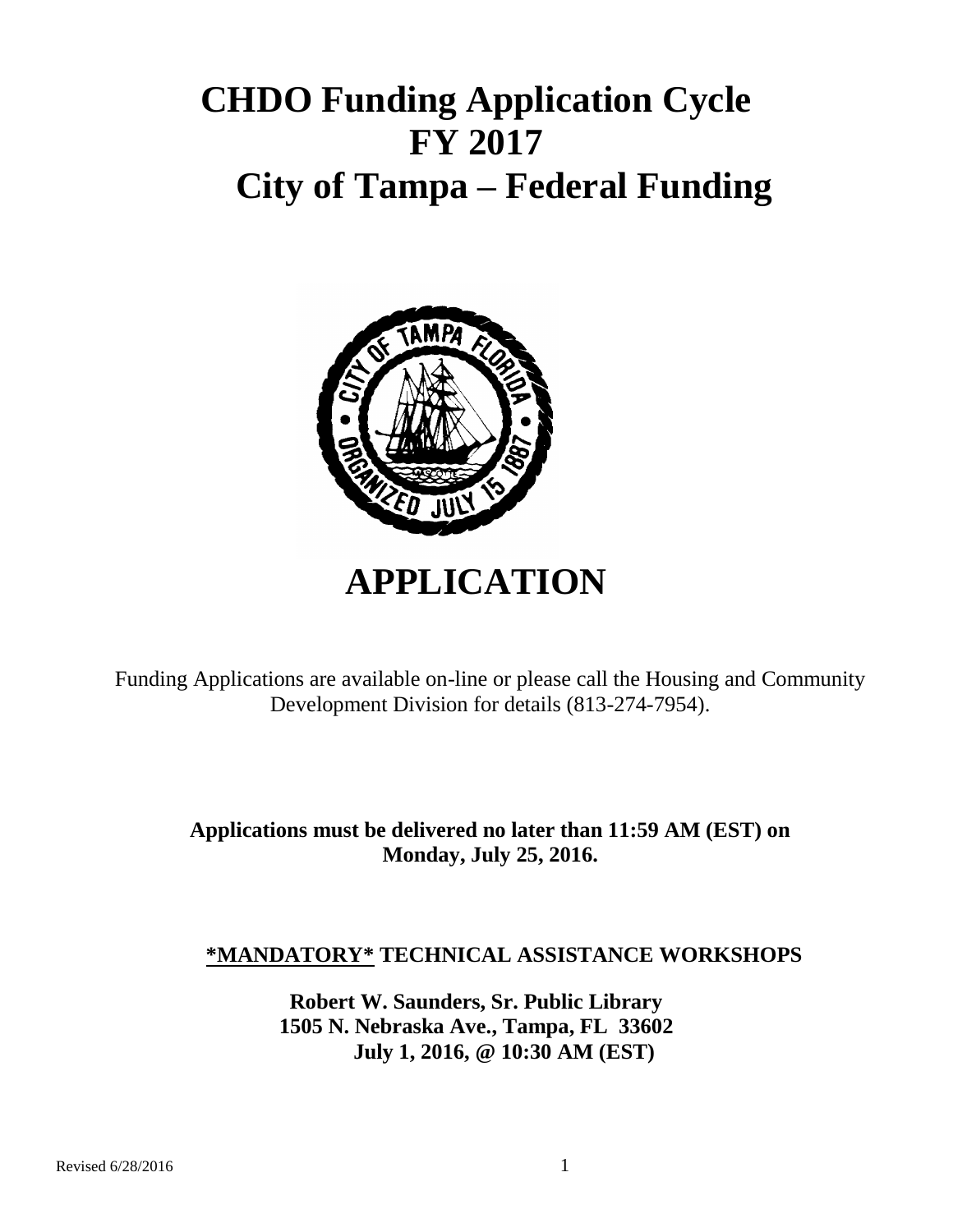## **INTRODUCTION**

The City of Tampa receives an annual allocation from the U.S. Department of Housing and Urban Development (HUD) for the HOME Investment Partnership Community Housing Development Organization (CHDO) program. This application has been designed for all of the above referenced funding sources to be included in the City of Tampa's FY17/PY16 Annual Action Plan as well as the City's current Consolidated Plan.

If an organization wishes to be considered for more than one project, they must submit a separate application for each program/project. If any of the applications are incomplete, they will not be considered. If the organization does not attend the **Mandatory** Technical Workshop for the program in which they are submitting an application for, they will not be considered.

In order to be considered for funding, the applicant must be a 501  $\odot$  (3) non-profit organization and must have been in business for at least two years.

Application is available for print at [http://www.tampagov.net/housing-and-community-development/request](http://www.tampagov.net/housing-and-community-development/request-for-proposals)[for-proposals](http://www.tampagov.net/housing-and-community-development/request-for-proposals)

## **TENTATIVE SCHEDULE OF EVENTS\***

| June 24, 2016   | <b>Request for Proposal Issued</b>                                               |
|-----------------|----------------------------------------------------------------------------------|
| July 1, 2016    | <b>Technical Assistance Workshop</b>                                             |
| July 8, 2016    | Deadline for Workshop Questions                                                  |
| July 25, 2016   | Application Submission Deadline 11:59 AM (EST)                                   |
| August 3, 2016  | Application Review, Site Visits, and Recommendations                             |
| August 2016     | Applicants are Notified of Funding Awards                                        |
| August 2016     | <b>Post Award Conference</b>                                                     |
| October 1, 2016 | Fiscal Year begins. Contract period starts October 1, 2016 to September 20, 2018 |

\*All dates are subject to change.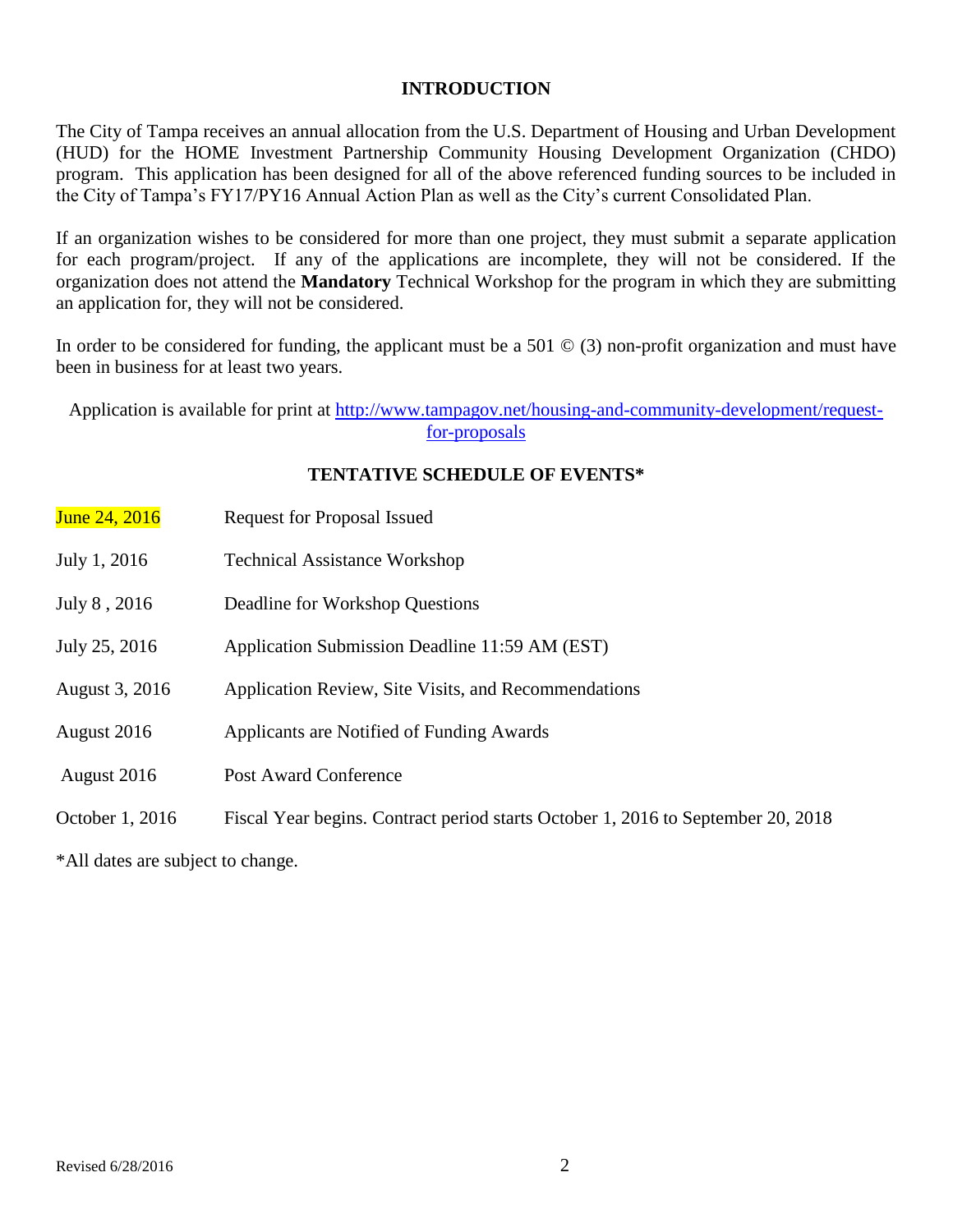## **CHDO Funding Application Cycle Application**

## **I. APPLICATION**

## **A.1. REQUIRED DOCUMENTS CHECKLIST**

**Tab IN ORDER all required documents attached to the application or put "N/A" if the document is "not applicable**." **If thresholds are not met the application will not be reviewed for funding.**

### **REQUIRED DOCUMENTS FOR CHDO DESIGNATION**

- 1. Proof of ownership or Site Control of appropriate property for CHDO Project
- 2. Completed CHDO Certification Section of attached application-
- \_\_\_\_\_\_3. CHDO certification Documents required:
	- a) Copy of Charter Documents
	- b) Articles of Incorporation
	- c) By-Laws (up to date)
	- d) Tax Exemption Ruling Certificate from IRS
	- e) Financial Accountability standards
	- f) Resumes of all full time staff
	- g) History of serving community
	- h) Statement of relationship with for-profit entities
	- i) List of Board of Directors and Low income status
	- j) Other documents as required to show CHDO eligibility

### **Application Documents**

- 1. Application complete, approved, and signed by Board of Directors and/or designated representative
- 2. Maps showing area served and census tract. Maps may be obtained from the public library, the Property Appraisers database and/or the City's Planning and Development Department.
- 3. Environmental Justice Plan
- 4. Procedures for selecting contractors/consultants.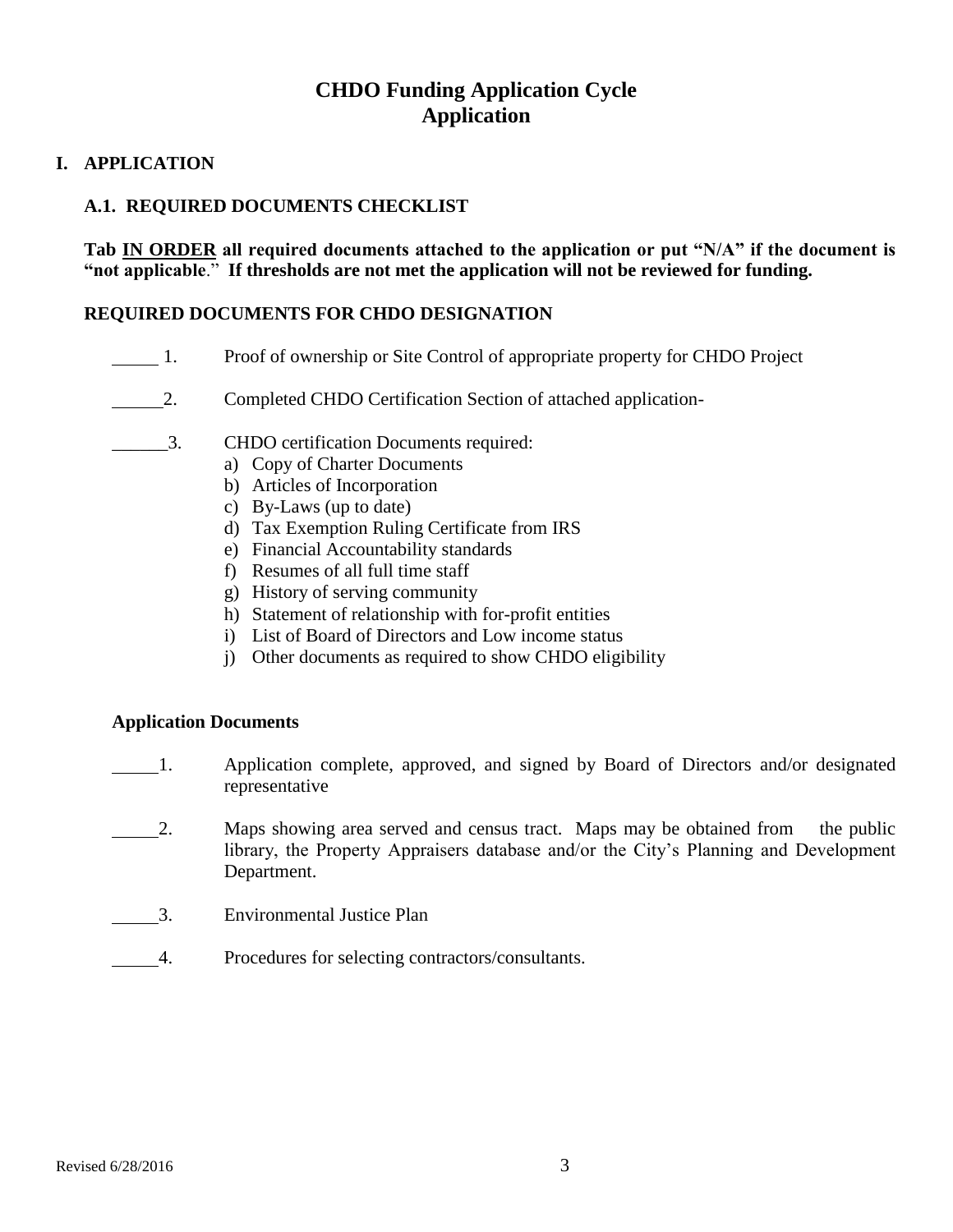## **Organizational Documents**

1. Conflict of Interest disclaimers from **Board Chair and executive management staff members.** 2. Organizational Chart with employee names, titles and resumes of: a) Executive Director; b) Fiscal Officer; and c) Project Manager 3. IRS Form 990 or Exemption statement 4. Proof of General Liability Coverage 5. Copy of Sunbiz Agency Report (Page showing Officers, Etc.)

## **Financial Documents**

| $\mathbf{1}$ . | Year to date Financial Statement and most recent Audited Financial Report, Management<br>Letter and Agency Response |
|----------------|---------------------------------------------------------------------------------------------------------------------|
| 2.             | Complete and accurate Fiscal Year 2017 Budget Forms, as attached                                                    |
| 3.             | Project Proforma to include sources and uses                                                                        |
| 4.             | Letters of commitment from other funding sources (Letters should be on official<br>letterhead).                     |

## **Construction Documents**

- 1. Construction estimates (must show evidence of Davis-Bacon and Section 3 Program requirements were included in bid documents).
- 2. Preliminary designs, photos, blueprints and specifications.
- 3. If providing services or improvements to a facility not owned by the applicant, then submit an executed copy of a long-term lease agreement, minimum of 10 years, and a confirmation letter from owner.
- 1. Include proof of proper zoning and conformance to building and fire codes for an acquired, leased, or improved facility. **Reminder: Projects requiring land use and/or zoning change will not be considered.**
- 5. Construction Project: Goals and Objectives.
- 6. Construction Project Implementation Schedule.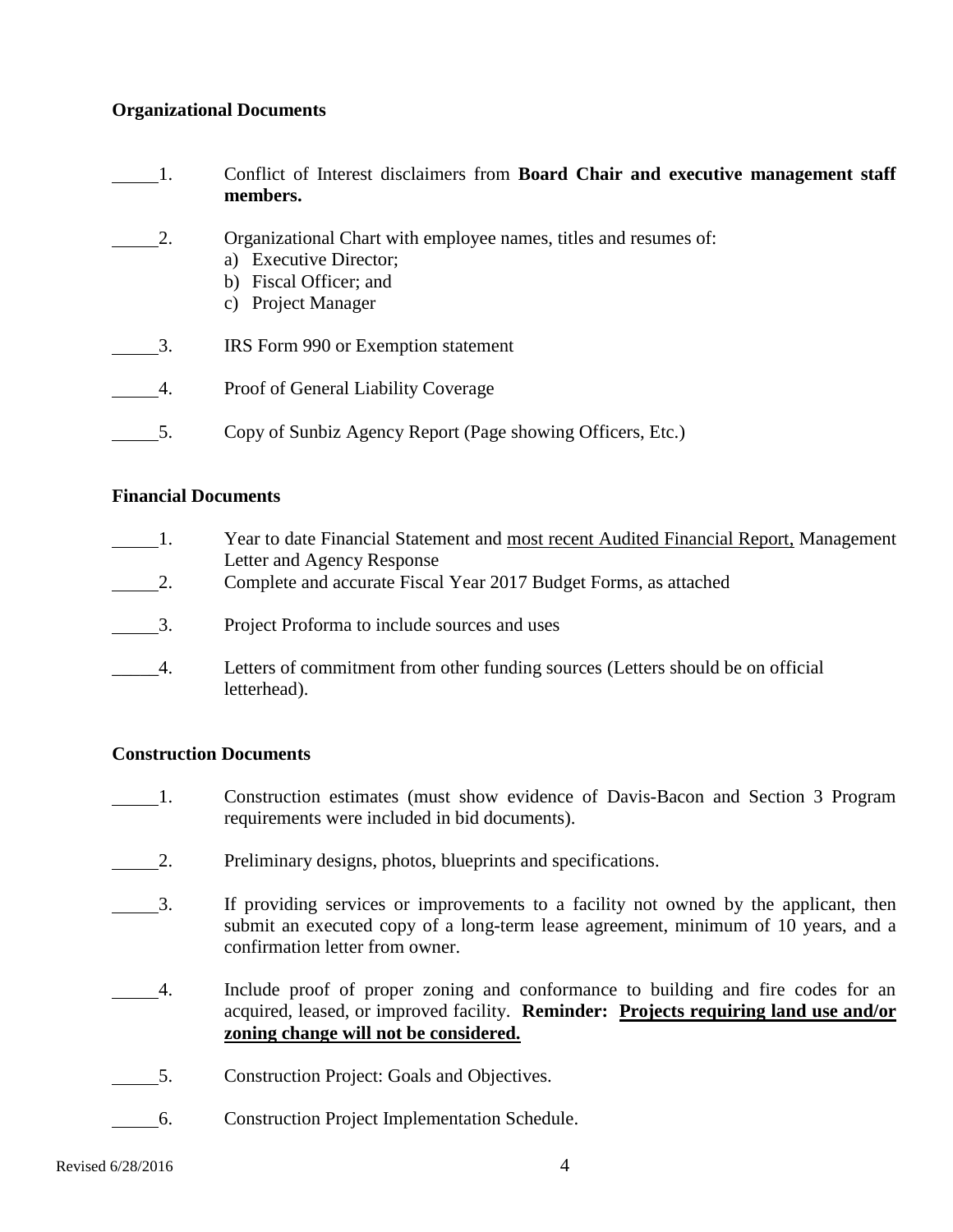## **For the elctronic copy please separate the documents into folders as shown below:**

| ×<br>Name                     | Date modified      | <b>lype</b> | <b>Size</b> |
|-------------------------------|--------------------|-------------|-------------|
| <b>Application Documents</b>  | 5/2/2016 5:05 PM   | File folder |             |
| <b>Construction Documents</b> | 5/4/2016 12:41 PM  | File folder |             |
| <b>Financial Documents</b>    | 5/2/2016 5:05 PM   | File folder |             |
| <b>Organization Documents</b> | 5/2/2016 5:05 PM   | File folder |             |
| <b>CHDO Documents</b>         | 5/13/2016 10:37 AM | File folder |             |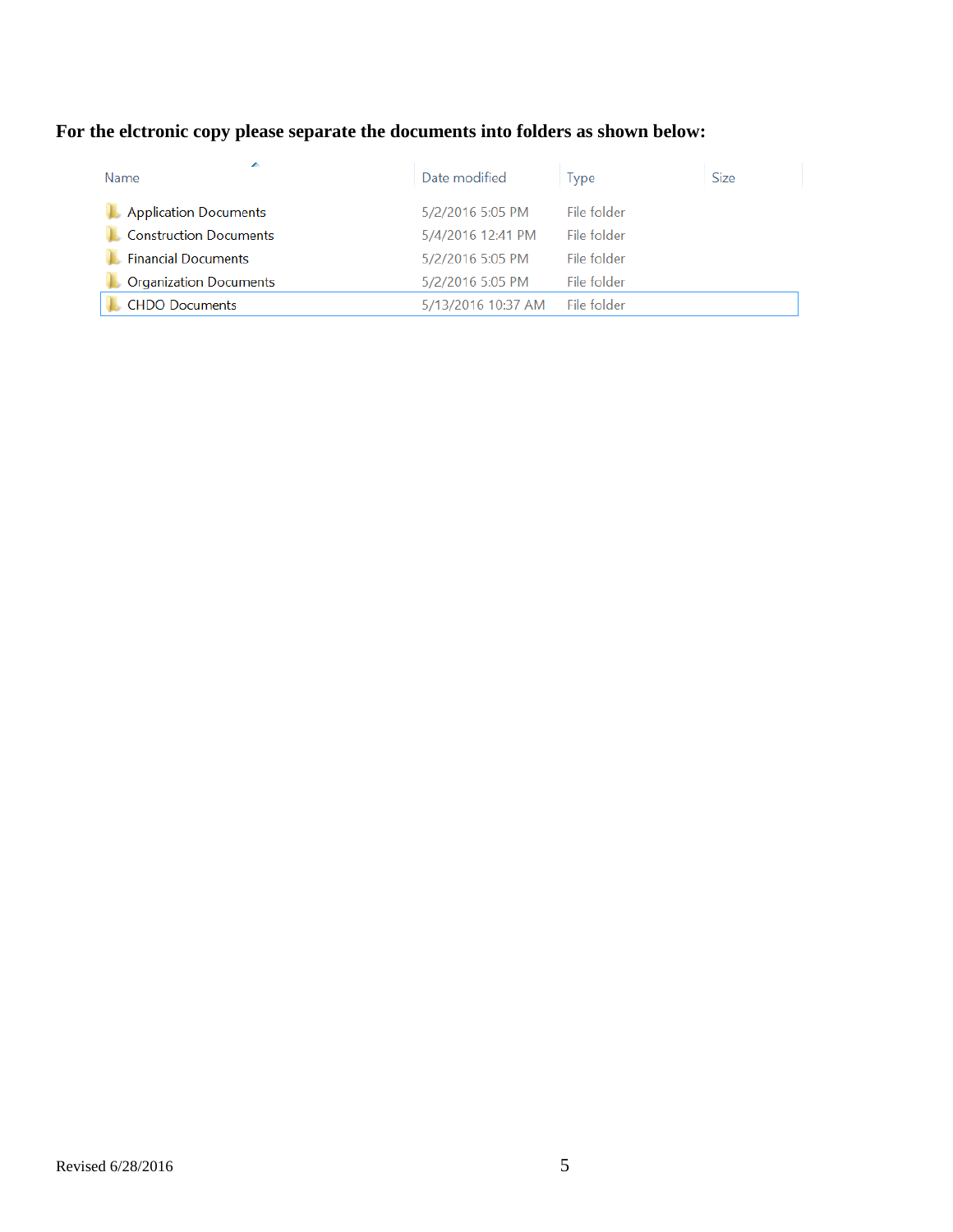#### **General Instructions**

For funding consideration, all projects must meet the funding source eligibility requirements. Agencies and organizations responding to this Request for Application (RFA) must complete ALL items contained in the funding application. **The original (with attachments), four (4) complete copies, and one (1) electronic copy (complete with attachments)** must be submitted to the address below.

**City of Tampa Purchasing Department 306 East Jackson Street 2nd Floor Tampa, FL 33602**

**APPLICATIONS MUST BE RECEIVED BY 11:59 A.M. EST on Monday July 25, 2016.** The application must be **typed**. The original shall have signatures in blue ink. Incomplete applications or applications submitted after the published deadline **will not** be considered. **ALL** questions regarding this RFP after the workshop will be required to be submitted in writing to *qiana.daughtry@tampagov.net.* 

Once submitted, no application may be amended, unless the amendment has been requested by the City. The City, at its sole and absolute discretion, with or without cause, and without liability of any kind to any applicant, reserves the right to accept or reject any and/or all applications either in whole or in part, waive any informalities or irregularities of any applications, cancel this RFP at any time and/or take any action in the best interest of the City. The City's decision in all matters shall be final. The City reserves the right to contact an applicant if additional information is required.

### **Application Content**

- Please keep responses to questions brief and concise.
- All forms need to be submitted in a typed format.
- Each application should be submitted with **one original with attachments, four (4) complete copies and one electronic copy with attachments. For a total of one original and five (5) copies.**
- **Each set of documents MUST be tabbed and in a Three Ring Binder (No staples)**
- Applications should follow the established outline instructions and be submitted in the order specified herein.

### **MANDATORY PUBLIC WORKSHOPS**

Mandatory Public workshops will be held at the locations below. The purpose of the meetings is to review the RFP, clarify submission requirements and answer any questions regarding the application/process. The workshops are mandatory for application submittal. Failure to attend will render an application non-responsive. **Workshop attendance is required.**

> **Robert W. Saunders, Sr. Public Library 1505 N. Nebraska Ave., Tampa, FL 33602 July 1, 2016, @ 10:30 AM (EST)**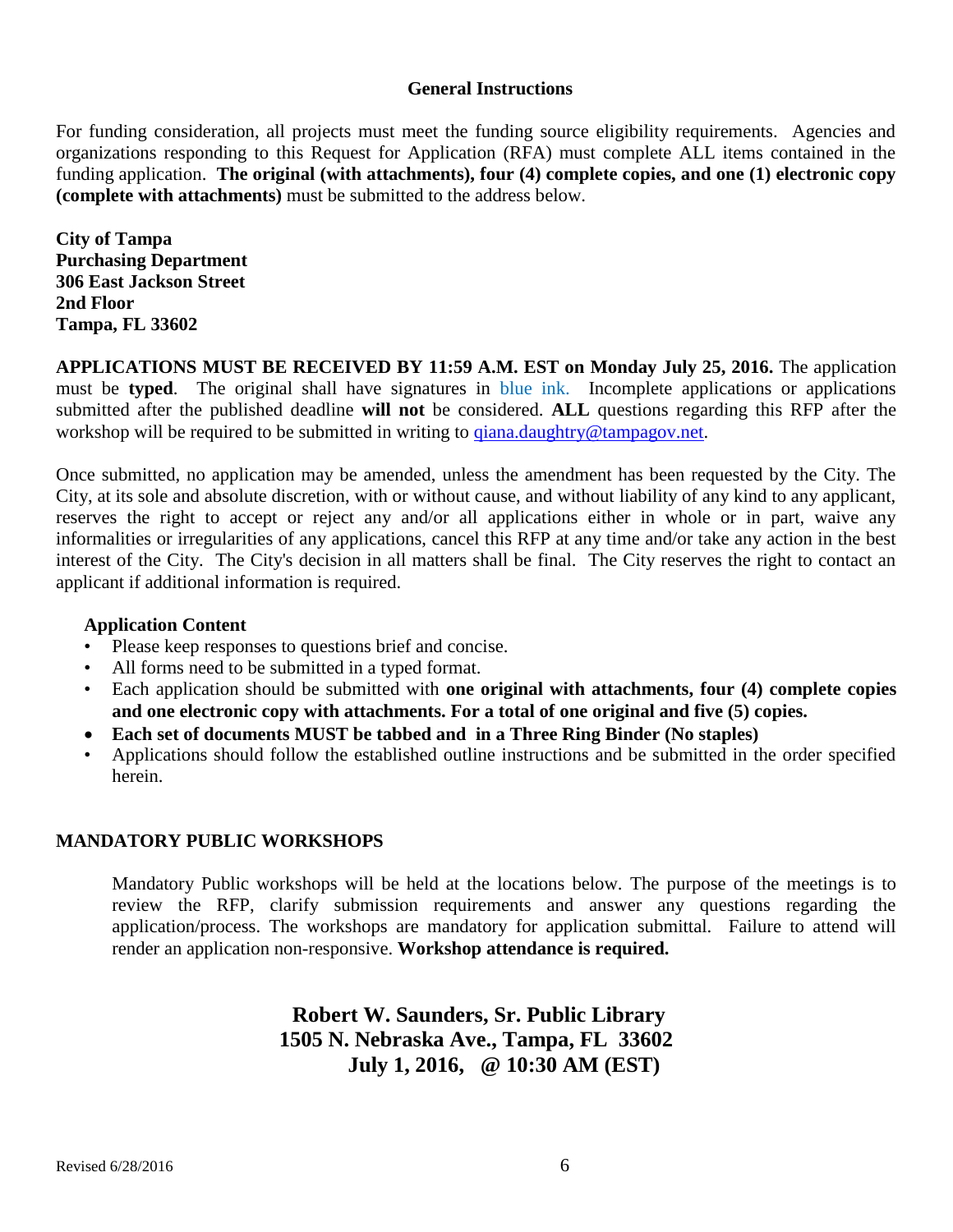**Following the workshop, questions must be submitted via email and will only be accepted from the person attending the workshop. Questions will be accepted for one week following the workshop, July 8, 2016 at 11:59 AM (EST). All responses will be sent to those in attendance within two weeks following the workshop. ALL questions regarding this RFP after the workshop will be required to be submitted in writing to [qiana.daughtry@tampagov.net.](mailto:qiana.daughtry@tampagov.net)**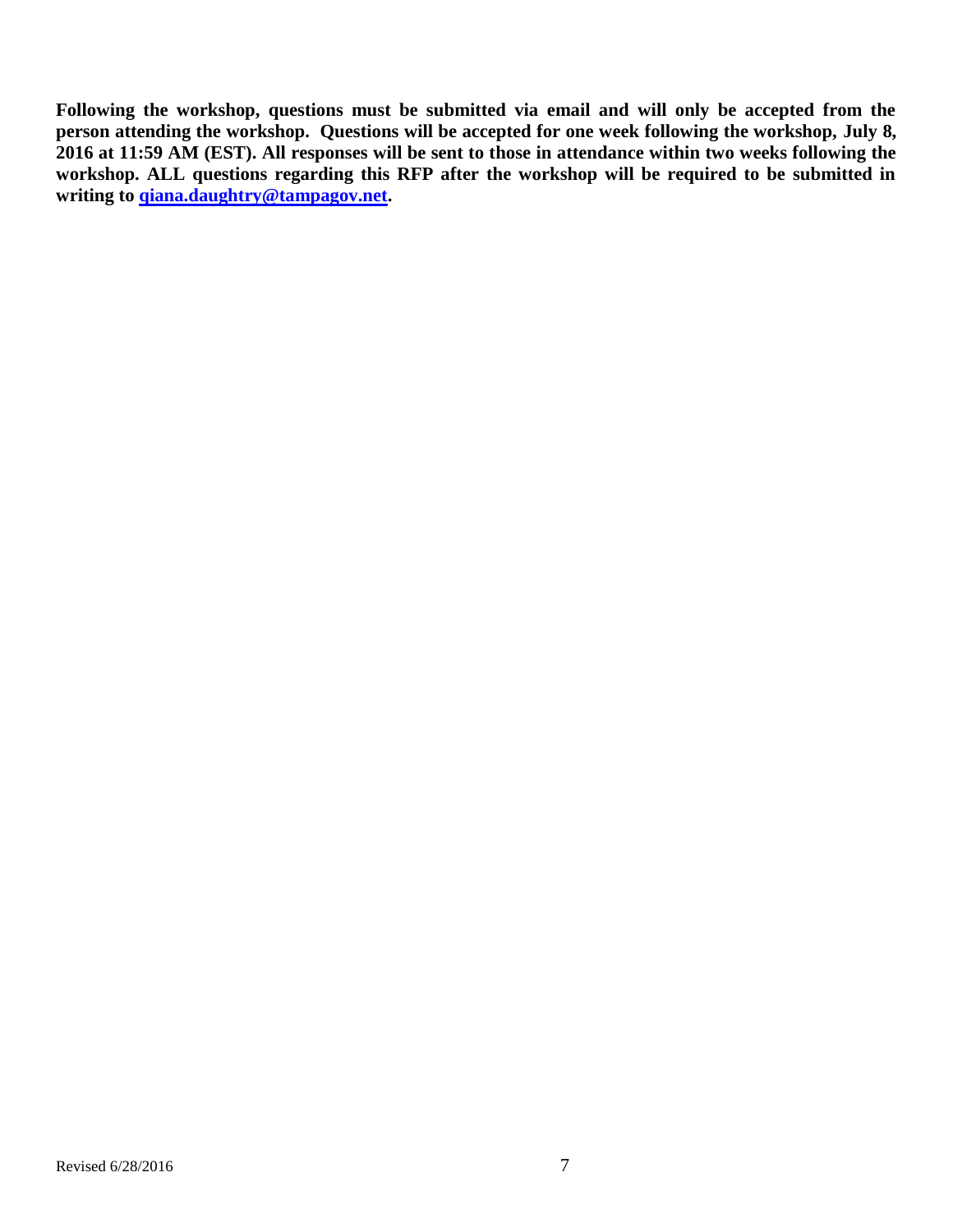## **CITY OF TAMPA AGENCY INFORMATION (Please fill out ALL information)**

| Telephone No: Fax No: E-mail:                                                                                                                                                            |  |
|------------------------------------------------------------------------------------------------------------------------------------------------------------------------------------------|--|
| Applicant's Fiscal Year: Date of Most Recent Audit:                                                                                                                                      |  |
| Data Universal Numbering System (Duns Number): _________________________________<br>System for Award Management (SAM) CAGE Number and SAM expiration date) : ___________________________ |  |

## **PROJECT INFORMATION**

## **TYPE OF REQUEST? (MARK ONE ONLY)**

## **CHDO Certification/New Construction**

|                                                    | Amount of Funding Requested: \$                         |
|----------------------------------------------------|---------------------------------------------------------|
|                                                    | Total Project Cost: \$                                  |
| <b>Matching Funds:</b>                             | $\frac{1}{2}$                                           |
| In-Kind Contributions:                             | $\frac{1}{2}$                                           |
|                                                    | Is the program located in a target low-mod area? Yes No |
| Location of proposed service/program/project:      |                                                         |
| Neighborhood/Area to be served by program/project: |                                                         |

Does the proposed service/program/project meet one of the following National Objectives?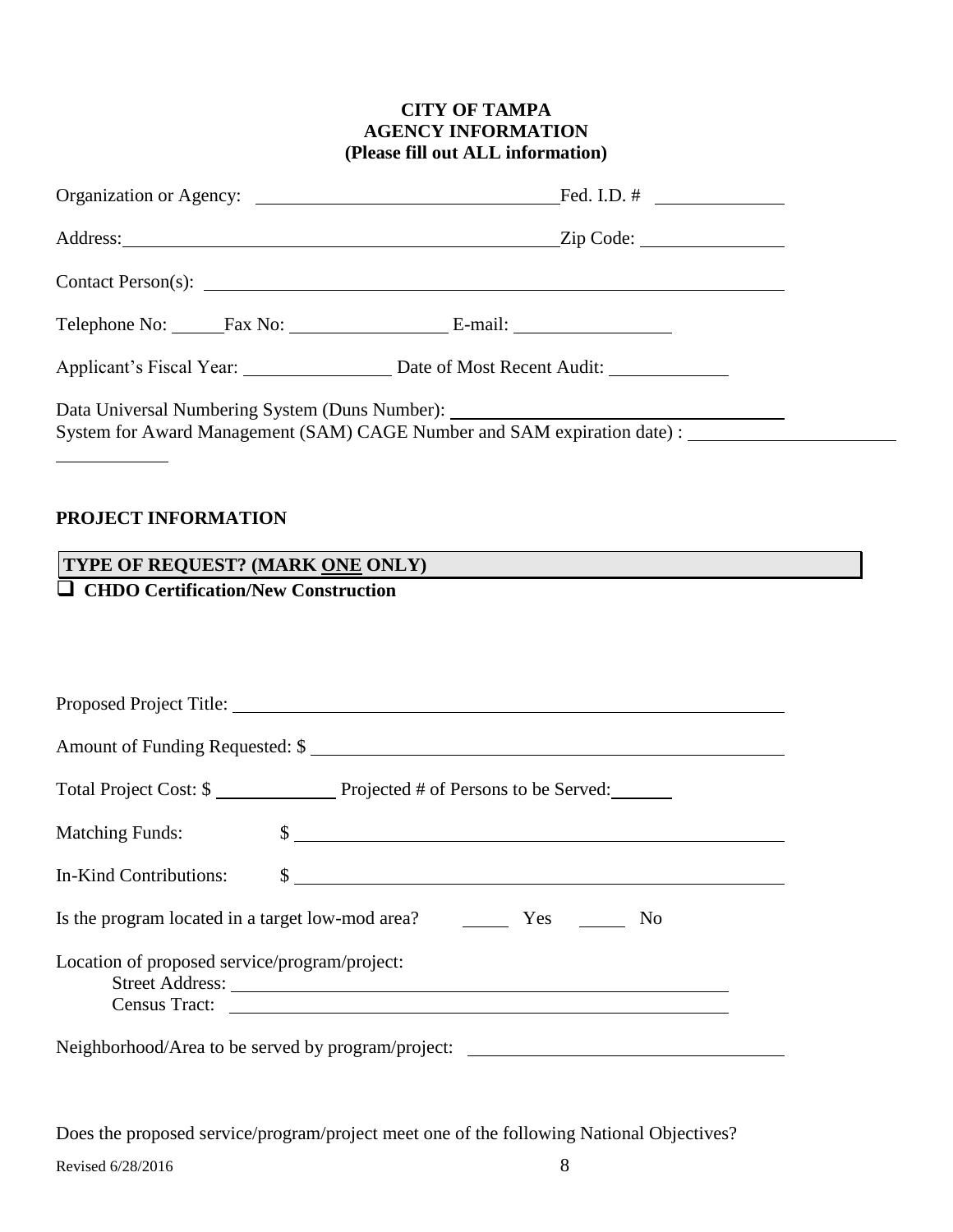#### **CHECK ONE ONLY**

| Benefit to low/moderate income persons                   |
|----------------------------------------------------------|
| Low/moderate area benefit (Attach a map of service area) |
| Slum/blighted                                            |

## **CERTIFYING REPRESENTATIVE**

*Person authorized to sign contract, if approved - per the State of Florida's website: [www.sunbiz.org](http://www.sunbiz.org/) (Please attach copy from website.) Generally the President, Vice-President, and/or Chief Executive Officer (If other than those listed above, we must have a Corporate Resolution, signed by the Corporate Secretary, specifically bestowing signatory authority to individual signing this application.*

### *Sign in Blue Ink.*

To the best of my knowledge and belief, data in this application are true and correct and the governing body of the applicant has duly authorized the document.  $\mathbf{I}$ 

| NAME:          |                     |
|----------------|---------------------|
| (Please Print) | (Signature)         |
| TITLE:         | <b>DATE SIGNED:</b> |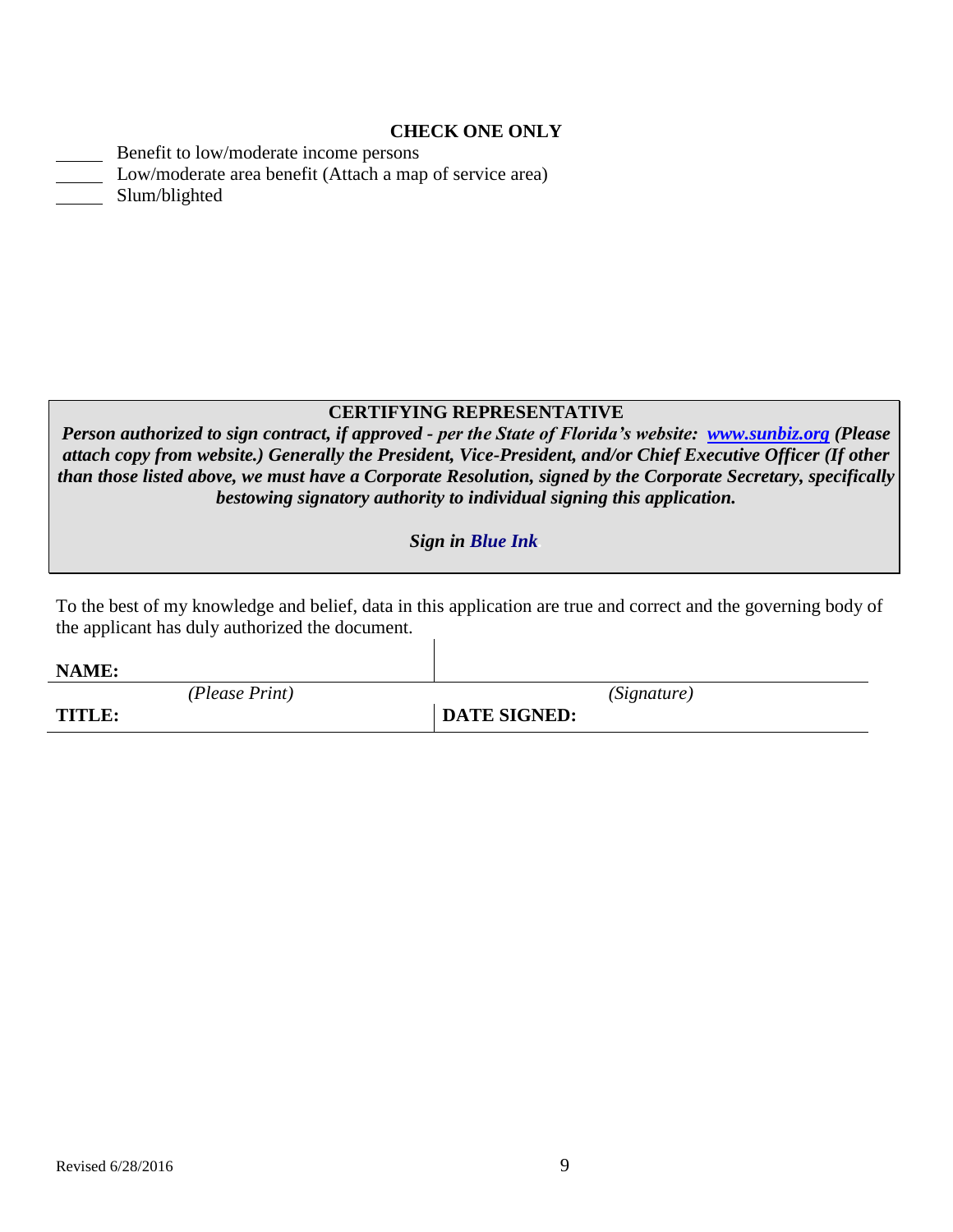## **CHDO Funding Application Cycle Application**

## **A. AGENCY BACKGROUND AND CAPACITY ANALYSIS**

1. Include a brief history of the organization, including the organization's mission and explanation in carrying out the type of activities proposed in the application.

2. Describe in detail past project year's results versus goals.

3. Provide evidence of your grant administration capabilities, including policies and procedures for financial grant management. Please provide the name of your organization's financial management system/software.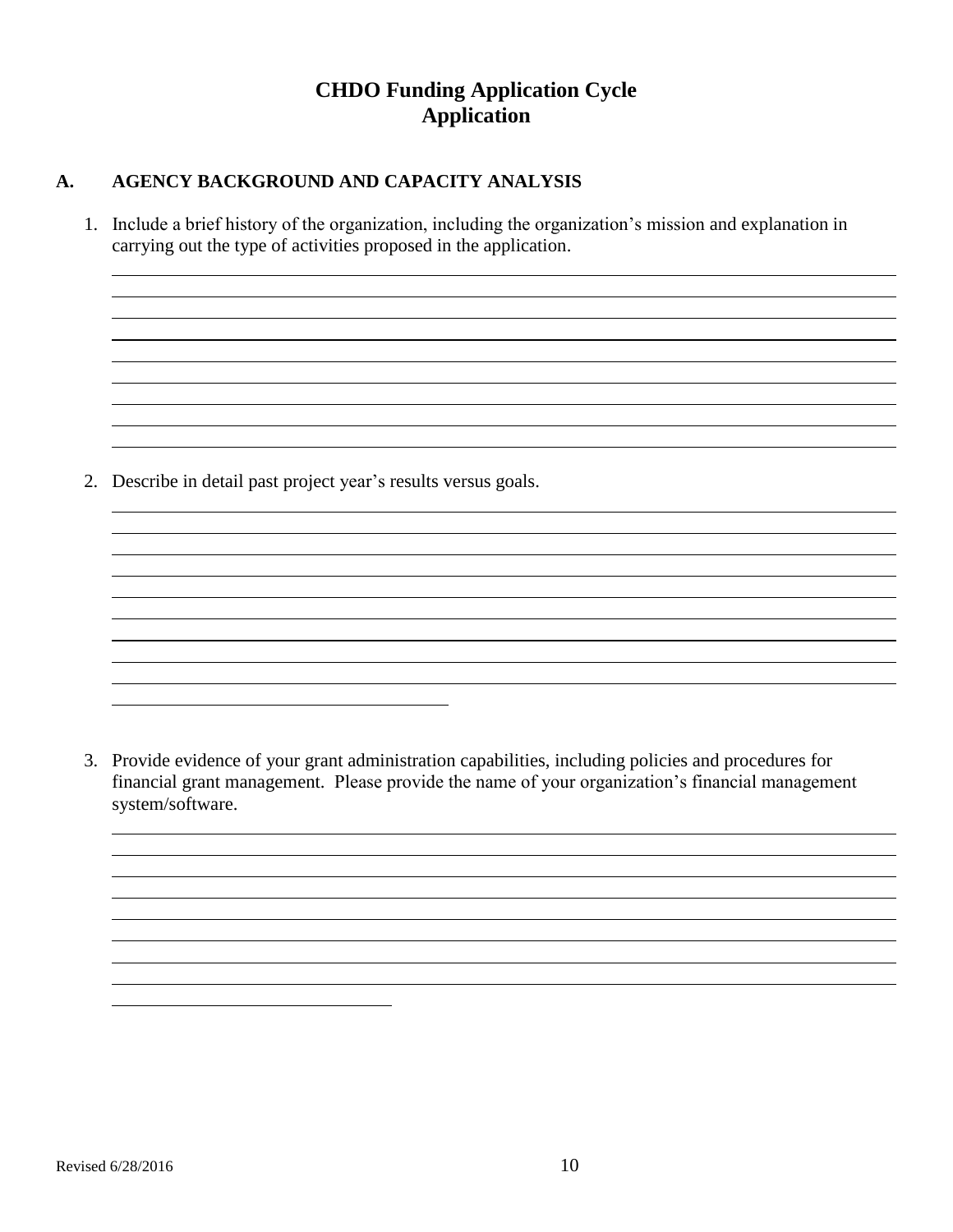## **A. AGENCY BACKGROUND AND CAPACITY ANALYSIS (continued)**

4. Detail the staff's experience in working with projects of this type in general and in the proposed service area in particular. If the agency staff does not have prior experience in providing the proposed service, please indicate experience and successes in carrying out similar programs and in working in partnerships with other agencies and/or consultants.

| <b>Compliance Issues:</b><br>5. |                                                                       |                |
|---------------------------------|-----------------------------------------------------------------------|----------------|
|                                 | Date of last monitoring? (All monitoring(s) apply, Federal, State and |                |
|                                 | Name of Agency(ies) performing it?                                    |                |
|                                 | Were there findings?<br>Yes<br>If yes, please explain:                | N <sub>o</sub> |
|                                 |                                                                       |                |
|                                 |                                                                       |                |
|                                 | Have findings been resolved?<br>Yes<br>Date Resolved                  | N <sub>o</sub> |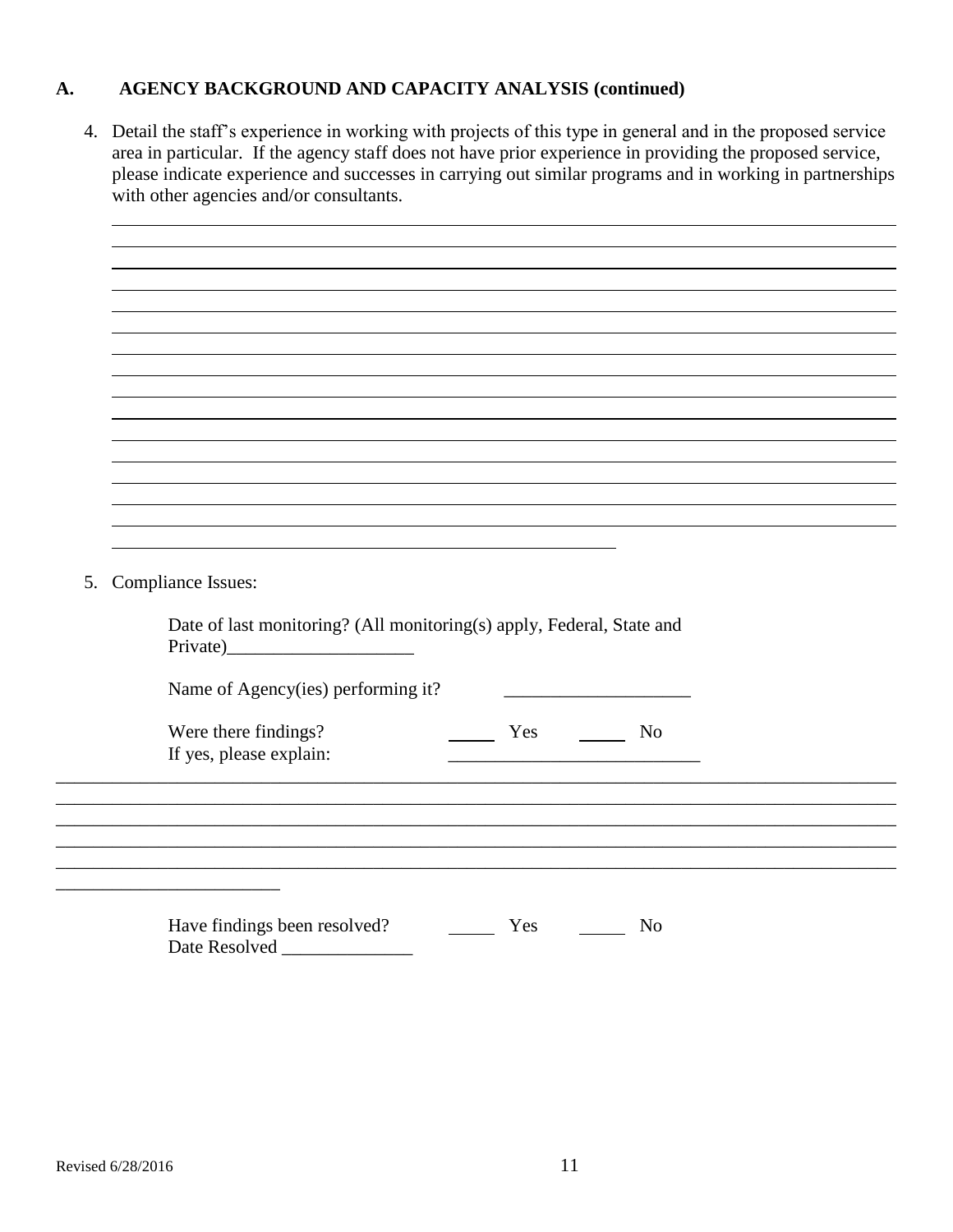## **CHDO Funding Application Cycle** Application

## **B. PROJECT DESCRIPTION AND DELIVERY**

1. Describe the project being proposed.

2. Have the following required items for construction projects been completed: construction estimates, preliminary designs, blueprints, specifications, proof of proper zoning and building codes verified? **Construction Activities** Yes No No No <u> 1980 - Johann Stoff, deutscher Stoffen und der Stoffen und der Stoffen und der Stoffen und der Stoffen und de</u> 3. Describe the development team, experience, capacity and track record of completing similar projects in a timely and efficient manner, while providing high quality workmanship.

<sup>5.</sup> Complete the attached Project Readiness/Program Implementation Schedule (found on pages 15-17).

<sup>6.</sup> Attach procedure for selecting consultants and/or contractors. These procedures should include Section 3 Contractor selecting criteria.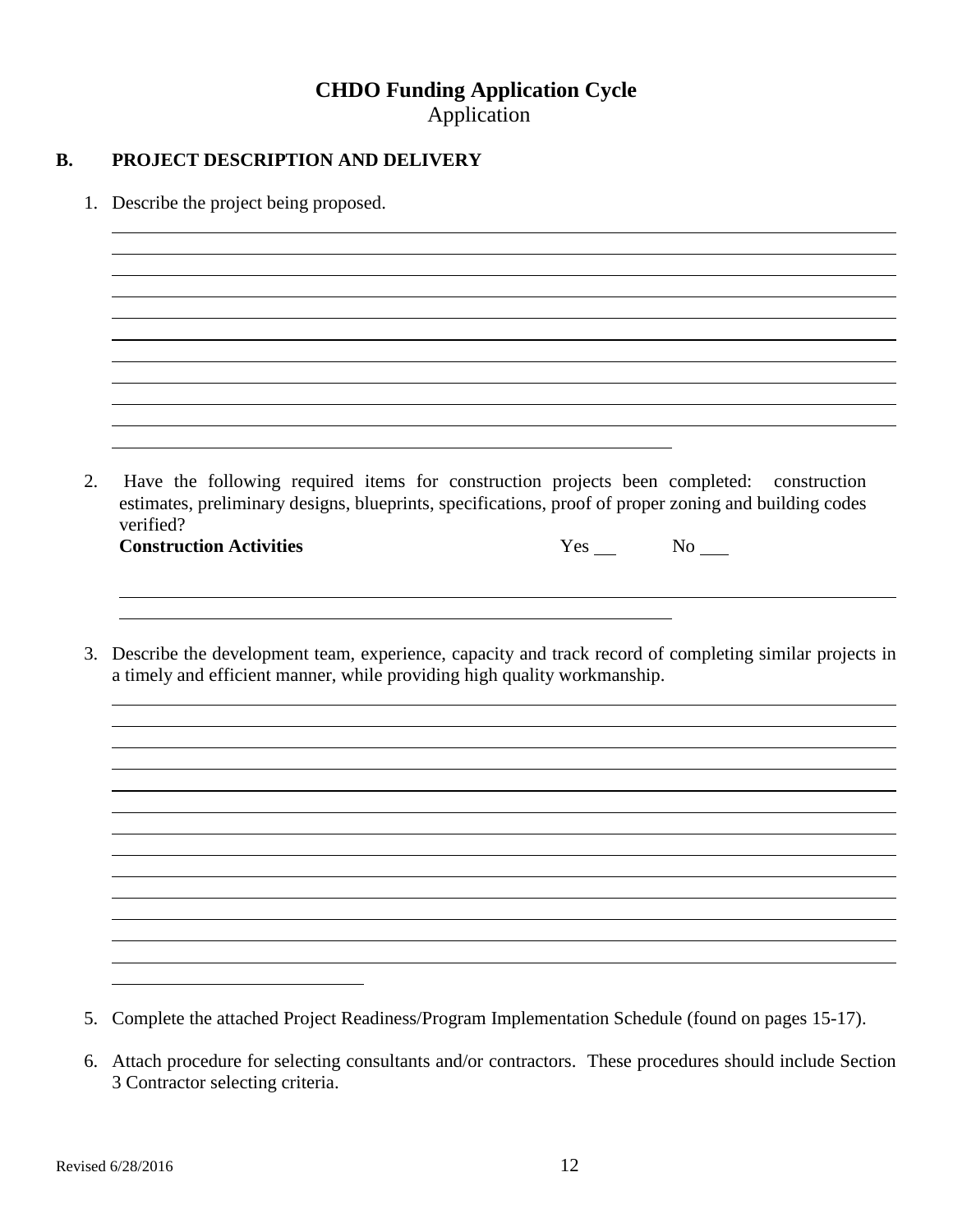7. Describe how the project is to be **matched and leveraged with additional financial resources.** How it is to be coordinated with other public agencies, organizations and the community programs to implement enhanced the service area. Attach letters of neighborhood support, collaboration and/or coordination and proof of match and leverage.



## **C. MARKETING**

1. Describe the marketing plan for the project including projected rent/sales price, marketing materials, media (TV, radio, newspaper, etc.), etc.

2. Describe the project management from completion through rent-up/sell-out?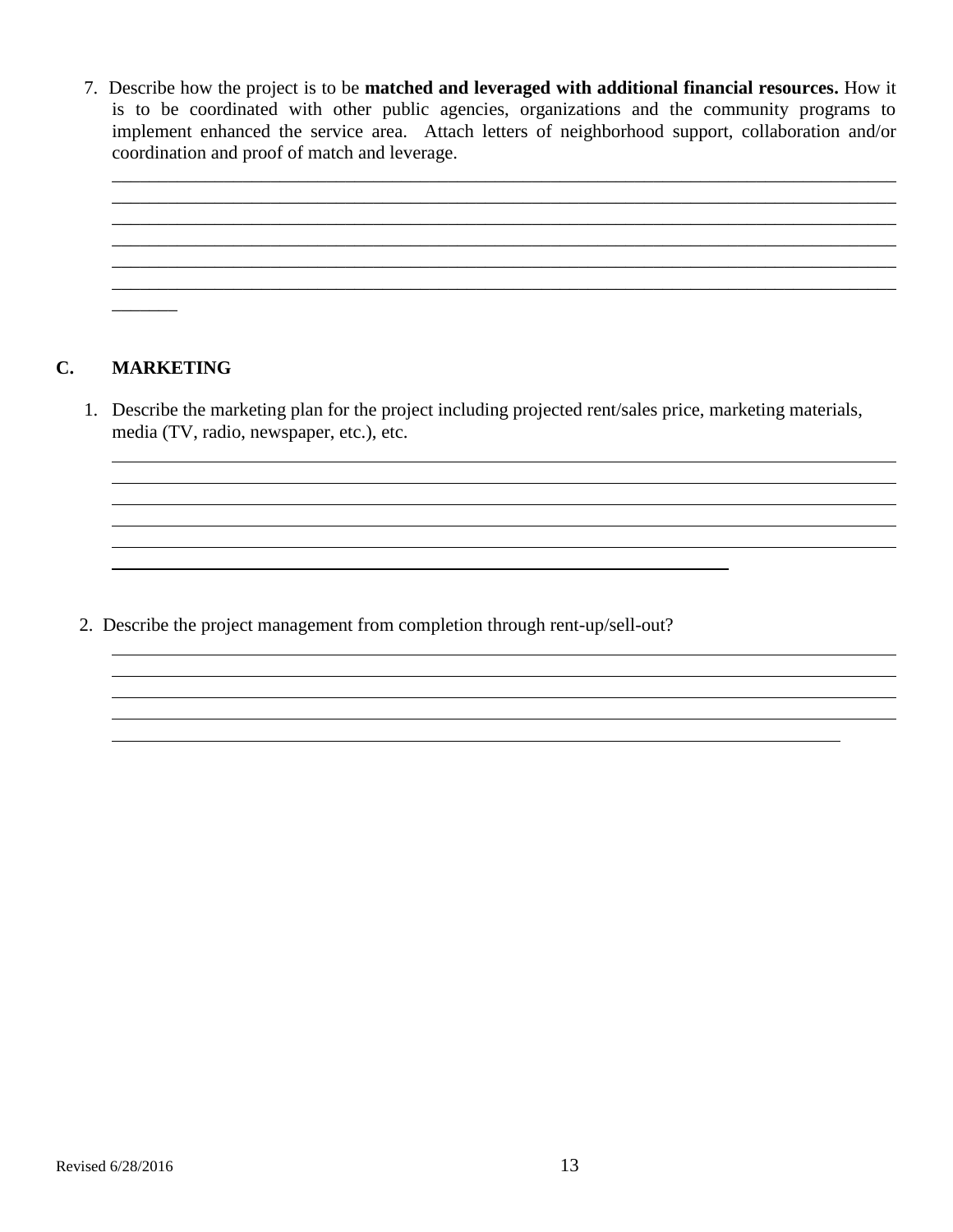## **PROJECT PERFORMANCE MEASURES FORM**

## **Organization:**

## **Project Title:**

The proposed project must be able to be measured according to the following objectives and outcomes. Please (Circle) the appropriate Outcome/Objective on the chart listed below which **best** describes this project.

| Outcome                                     | Objective 1:                                                                                 | Objective 2:                                                                                 | Objective 3: Sustainability                                                                   |
|---------------------------------------------|----------------------------------------------------------------------------------------------|----------------------------------------------------------------------------------------------|-----------------------------------------------------------------------------------------------|
|                                             | Availability/Accessibility                                                                   | Affordability                                                                                |                                                                                               |
| Goal 1: Suitable<br>Living<br>Environment   | <b>Enhance Suitable Living</b><br><b>Environment Though</b><br>Improved/New<br>Accessibility | <b>Enhance Suitable Living</b><br><b>Environment Though</b><br>Improved/New<br>Affordability | <b>Enhance Suitable Living</b><br><b>Environment Though</b><br>Improved/New<br>Sustainability |
| Goal 2: Decent<br>Affordable<br>Housing     | <b>Create Decent Housing</b><br>with Improved/New<br>Availability                            | <b>Create Decent Housing</b><br>with Improved/New<br>Affordability                           | <b>Create Decent Housing</b><br>with Improved/New<br>Sustainability                           |
| Goal 3: Creating<br>Economic<br>Opportunity | Provide Economic<br>Opportunity Through<br>Improved/New<br>Accessibility                     | Provide Economic<br>Opportunity Through<br>Improved/New<br>Affordability                     | Provide Economic<br>Opportunity Through<br>Improved/New<br>Sustainability                     |

Outcomes are related to overall project effectiveness. **Outcomes are NOT the number of persons served or the number of service units. Outcomes are the end result of providing the activity or service. Focus on outcomes within the organization's control, utilize reasonable available data and have conditions that are well defined and measurable.** Examples are: % of seniors who remained in their homes, % clients placed in permanent jobs due to completing the program, or affordable housing units rehabilitated or created.

Describe how participants will benefit from the project.

Outcome #1 to be achieved:

Outcome #1 indicators:

Describe evaluation tools, methods and benchmarks to measure achievement of this outcome.

Outcome #2 to be achieved:

Outcome #2 indicators:

Describe evaluation tools, methods and benchmarks to measure achievement of this outcome.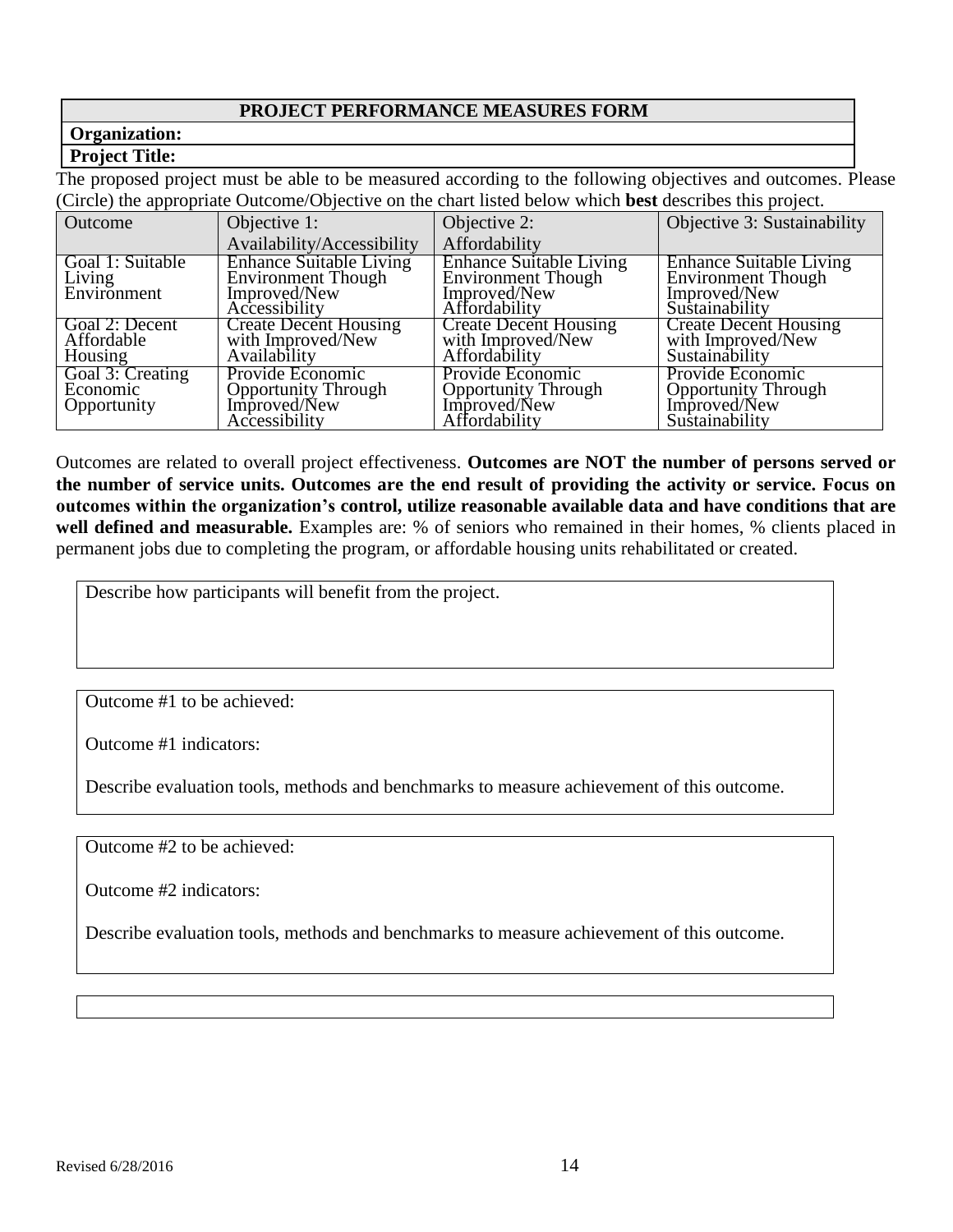## **PROGRAM/PROJECT IMPLEMENTATION SCHEDULE**

List the key steps or activities required for implementation of the proposed program. Check the month(s) in which each step or activity will occur.

| <b>Implementation Steps</b> | Oct. | Nov. | Dec. | Jan. | Feb. | Mar. | Apr. | May. | June | July | Aug. | Sept. |
|-----------------------------|------|------|------|------|------|------|------|------|------|------|------|-------|
| Step 1:                     |      |      |      |      |      |      |      |      |      |      |      |       |
| Step 2:                     |      |      |      |      |      |      |      |      |      |      |      |       |
| Step 3:                     |      |      |      |      |      |      |      |      |      |      |      |       |
| Step 4:                     |      |      |      |      |      |      |      |      |      |      |      |       |
| Step 5:                     |      |      |      |      |      |      |      |      |      |      |      |       |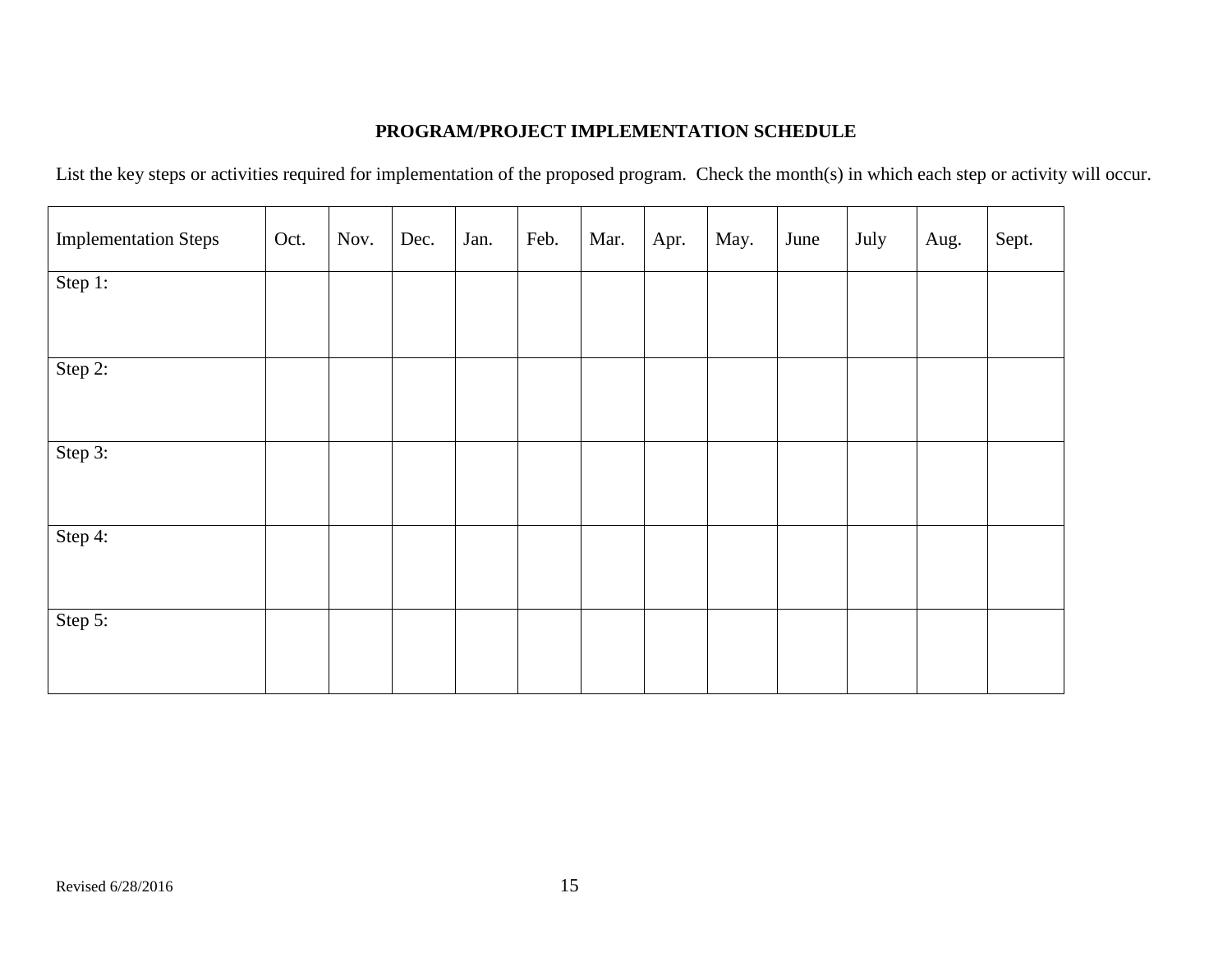## **PROJECT DESCRIPTION AND DELIVERY (continued) CONSTRUCTION PROGRAM/PROJECT IMPLEMENTATION SCHEDULE**

List the key steps or activities required for the construction of the project. Check the month(s) in which each step or activity will occur.

| Implementatio<br>n Steps | Oct. | Nov. | Dec. | Jan. | Feb. | Mar, | Apri<br>$\perp$ | May | June | July | Aug. | Sept. |  |  |
|--------------------------|------|------|------|------|------|------|-----------------|-----|------|------|------|-------|--|--|
| Step 1:<br>Review &      |      |      |      |      |      |      |                 |     |      |      |      |       |  |  |
| Approved by              |      |      |      |      |      |      |                 |     |      |      |      |       |  |  |
| Community                |      |      |      |      |      |      |                 |     |      |      |      |       |  |  |
| Development<br>Staff     |      |      |      |      |      |      |                 |     |      |      |      |       |  |  |
| Step $2$ :               |      |      |      |      |      |      |                 |     |      |      |      |       |  |  |
| Advertisement            |      |      |      |      |      |      |                 |     |      |      |      |       |  |  |
| Step 3: Pre-             |      |      |      |      |      |      |                 |     |      |      |      |       |  |  |
| bid                      |      |      |      |      |      |      |                 |     |      |      |      |       |  |  |
| Meeting                  |      |      |      |      |      |      |                 |     |      |      |      |       |  |  |
| Step 4: Bid<br>Opening   |      |      |      |      |      |      |                 |     |      |      |      |       |  |  |
|                          |      |      |      |      |      |      |                 |     |      |      |      |       |  |  |
| Step 5: Pre-             |      |      |      |      |      |      |                 |     |      |      |      |       |  |  |
| Construction             |      |      |      |      |      |      |                 |     |      |      |      |       |  |  |
| Meeting                  |      |      |      |      |      |      |                 |     |      |      |      |       |  |  |
| Step 6:                  |      |      |      |      |      |      |                 |     |      |      |      |       |  |  |
| Construction             |      |      |      |      |      |      |                 |     |      |      |      |       |  |  |
| Contract<br>Execution    |      |      |      |      |      |      |                 |     |      |      |      |       |  |  |
| date                     |      |      |      |      |      |      |                 |     |      |      |      |       |  |  |
| Step $\overline{7:}$     |      |      |      |      |      |      |                 |     |      |      |      |       |  |  |
| Construction             |      |      |      |      |      |      |                 |     |      |      |      |       |  |  |
| start date               |      |      |      |      |      |      |                 |     |      |      |      |       |  |  |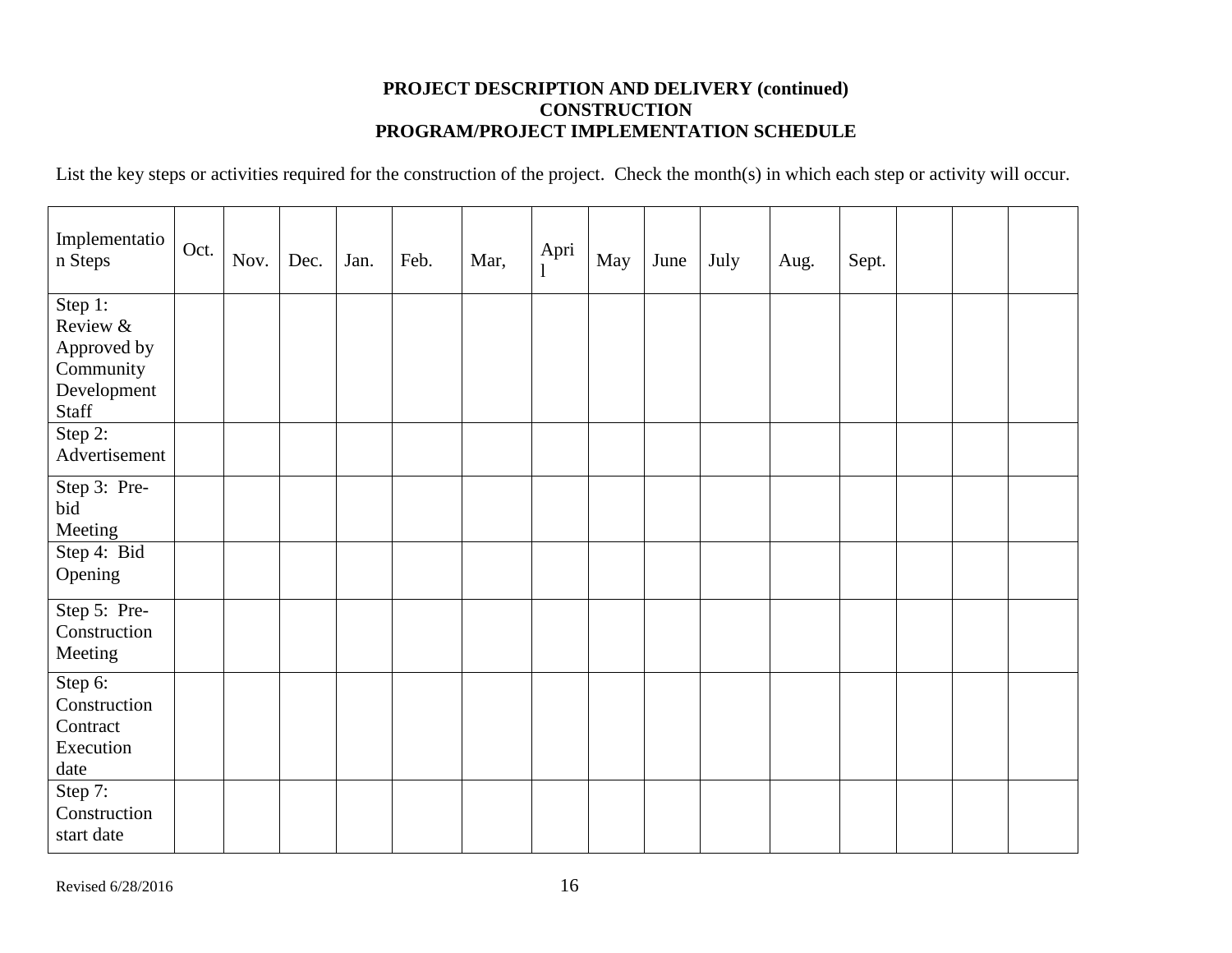| Step 8:                |  |  |  |  |  |  |  |  |
|------------------------|--|--|--|--|--|--|--|--|
| $\sim$<br>Construction |  |  |  |  |  |  |  |  |
| end date               |  |  |  |  |  |  |  |  |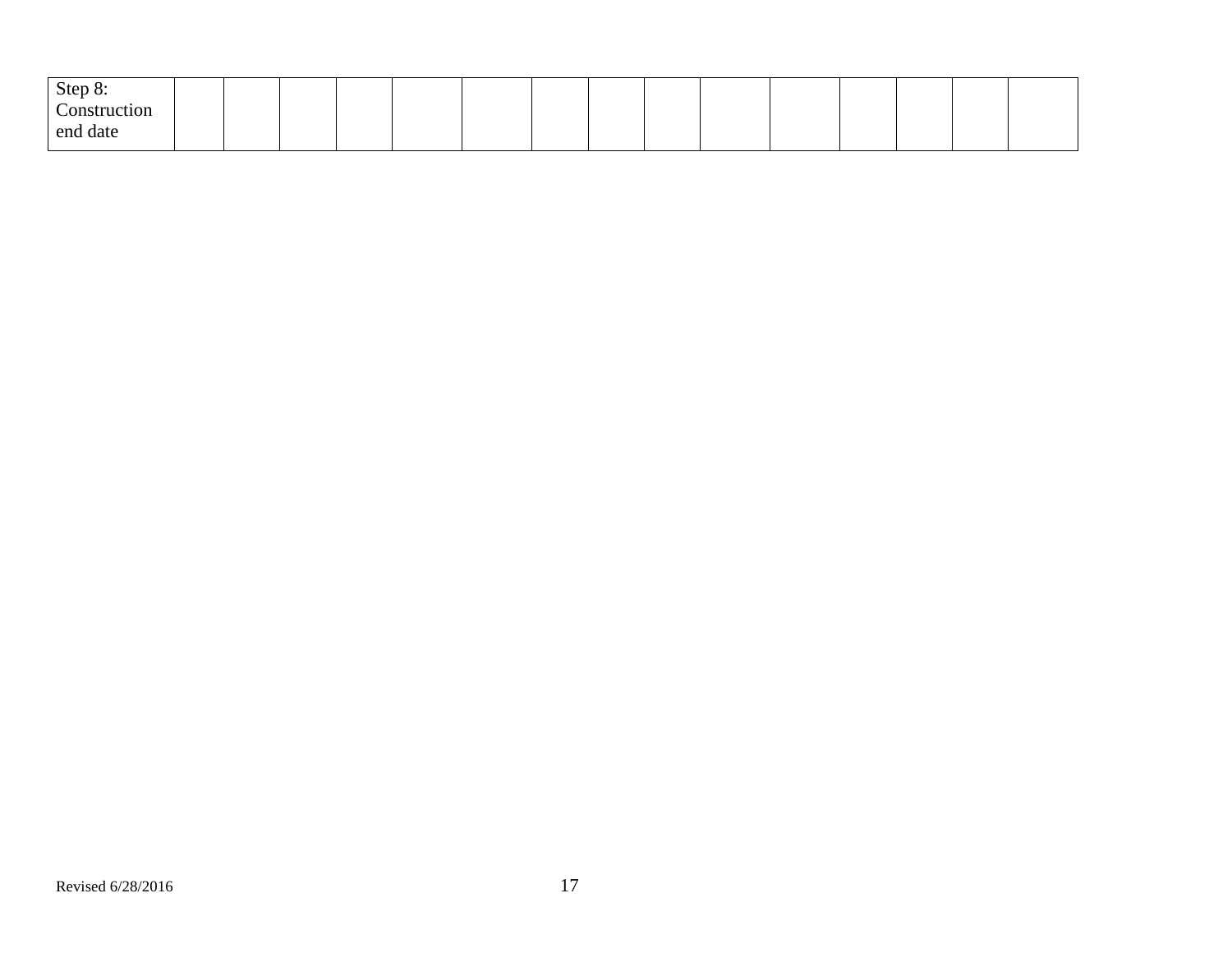## **CHDO Funding Application Cycle Fiscal Year 2016 - 2017 Application**

#### **CONFLICT OF INTEREST DISCLOSURE FORM**

**Federal Law prohibits persons who exercise or who have exercised any functions or responsibilities with respect to the funding sources administered through this jurisdiction (1) or who are in the position to participate in a decision making process or to gain inside information with regard to such activities, may obtain a financial interest or benefit from an assisted activity…either for themselves or those whom they have family or business ties, during their tenure or for one year thereafter.**

**Therefore, please answer the following disclosure questions:**

- **1. Are you currently a (Please Check One): \_\_ City Council Member \_\_ Officer \_\_ Executive Management Staff \_\_ Staff (associated with delivery of program)**
	- **2. City position held**

**\_\_\_\_\_**

**3. Are you a business partner of any City of Tampa employee(s), member of City Council or member of the City of Tampa's Housing and Community Development Division (HCD)? NO\_\_\_\_\_ YES** 

**If yes, please state the name of the City employee(s) and the Department, City Council Member(s) or HCD employee.**

**4. Are you an immediate family member of any City of Tampa employee(s), member of City Council or employee of HCD? NO\_\_\_\_\_ YES \_\_\_\_\_**

**If yes, please state the name of the City employee(s) and the Department, City Council Member(s) or HCD employee and the relationship.**

| Signature:                       | <b>Name (Please Print):</b> |
|----------------------------------|-----------------------------|
| <b>Name of Current Employer:</b> | <b>Date:</b>                |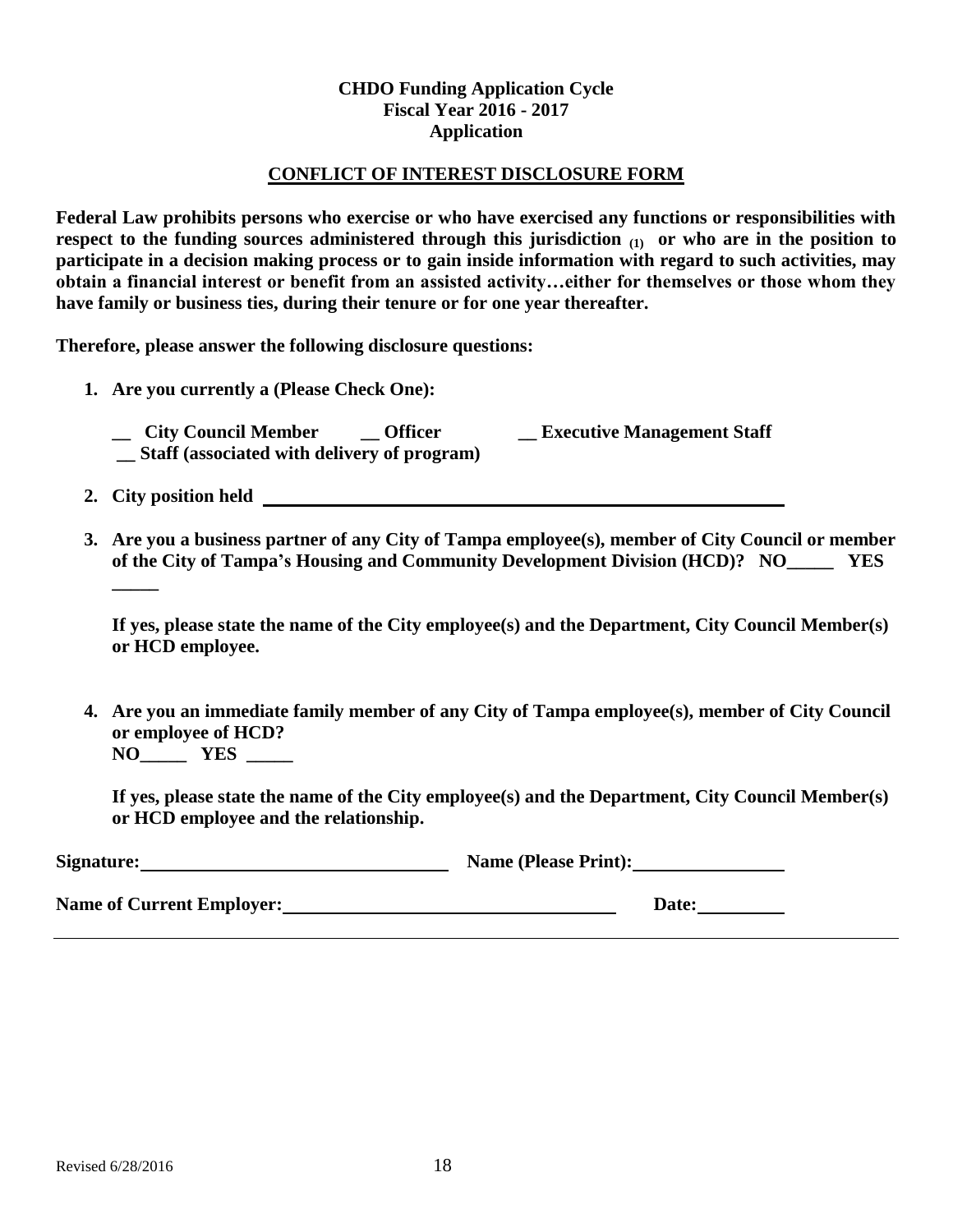## **CHDO Funding Application Cycle Fiscal Year 2016 - 2017 Application**

## **RESOLUTION**

At a meeting held on the following date \_\_\_\_\_\_\_\_\_\_\_\_\_\_\_\_\_\_\_\_\_\_\_\_\_\_\_\_\_\_\_\_\_\_\_, the Executive Committee/Board of Directors of the following agency: passed the following resolution:

The Board of Directors authorizes the application for and use of funds from the City of Tampa's Planning and Development Department, Housing and Community Development Division for activities described in the application and, if awarded funds, shall implement the activities in a manner to ensure compliance with all applicable federal and local laws and regulations.

Signature of Board President Date

Printed Name of Board President Telephone Number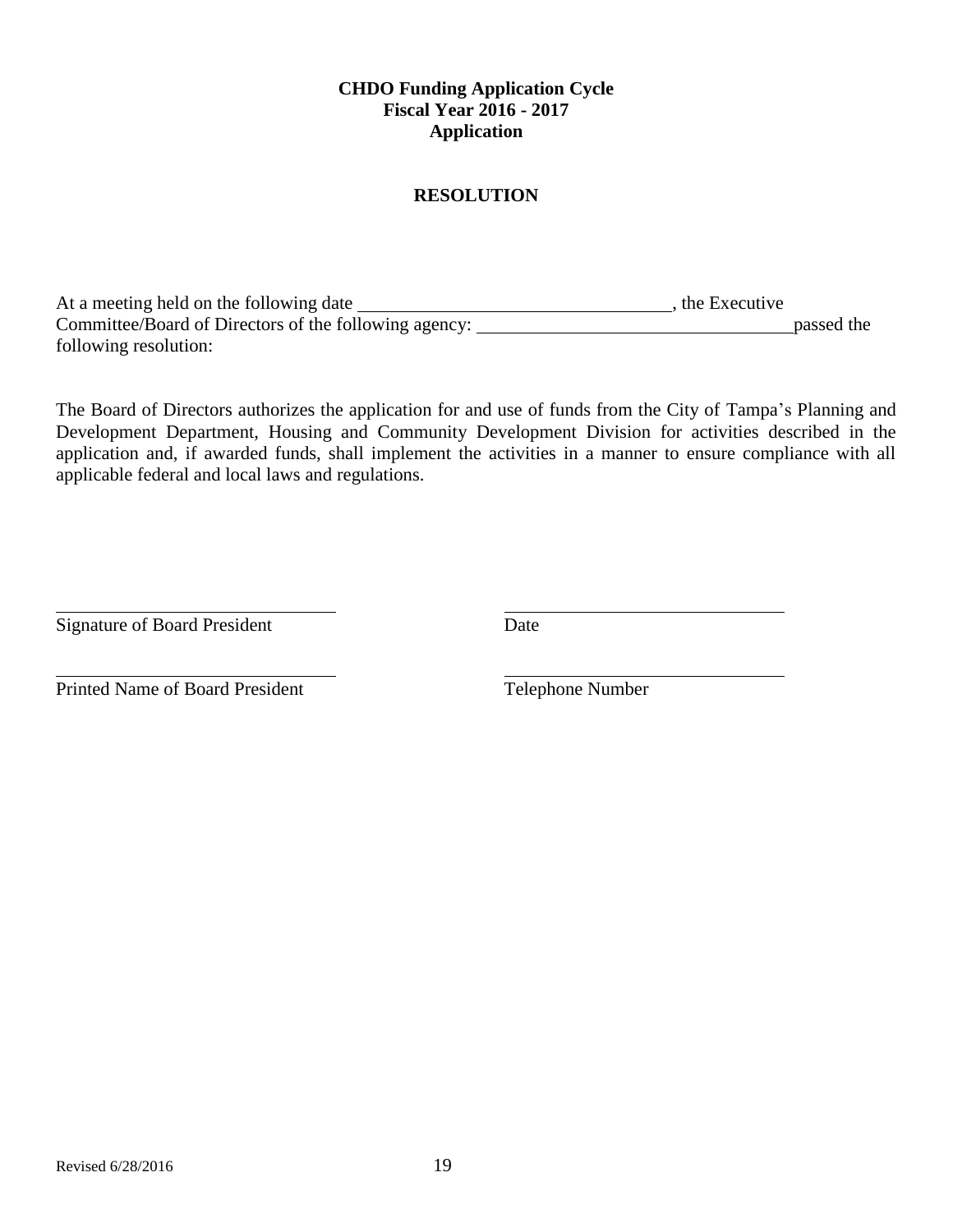### **Sample Corporate Resolution CORPORATE RESOLUTION CERTIFICATION**

|                                                                                                               | a Florida non-profit |  |
|---------------------------------------------------------------------------------------------------------------|----------------------|--|
| corporation ("Corporation"), does hereby certify that the following Resolution was adopted by the corporation |                      |  |
| at a meeting of the Board of Directors of the Corporation held on                                             | 20.                  |  |

**RESOLVED** that \_\_\_\_\_\_\_\_\_\_\_\_\_\_\_\_\_\_\_\_\_\_\_\_\_\_\_, the \_\_\_\_\_\_\_\_\_\_\_\_\_\_\_\_\_\_\_\_\_\_\_\_\_ of the Corporation is

hereby authorized and empowered to execute on behalf of the Corporation any and all documents, contracts and/or grant agreements between the City of Tampa and the Corporation ("Authority").

**FURTHER RESOLVED** that in addition and without limiting the foregoing, that the Authority of the Corporation be, and hereby is, authorized to take or cause to be taken, such further action, and to execute and deliver or cause to be delivered, for in the name and on behalf of the Corporation, all such instruments and documents as the Authority may deem appropriate in order effectuate any documents or instruments executed in accomplishment of any action or actions authorized as stated herein shall be deemed to be conclusive approval thereof by this Corporation and the binding act and obligation of this Corporation.

**DATED**:

Signature

Printed Name: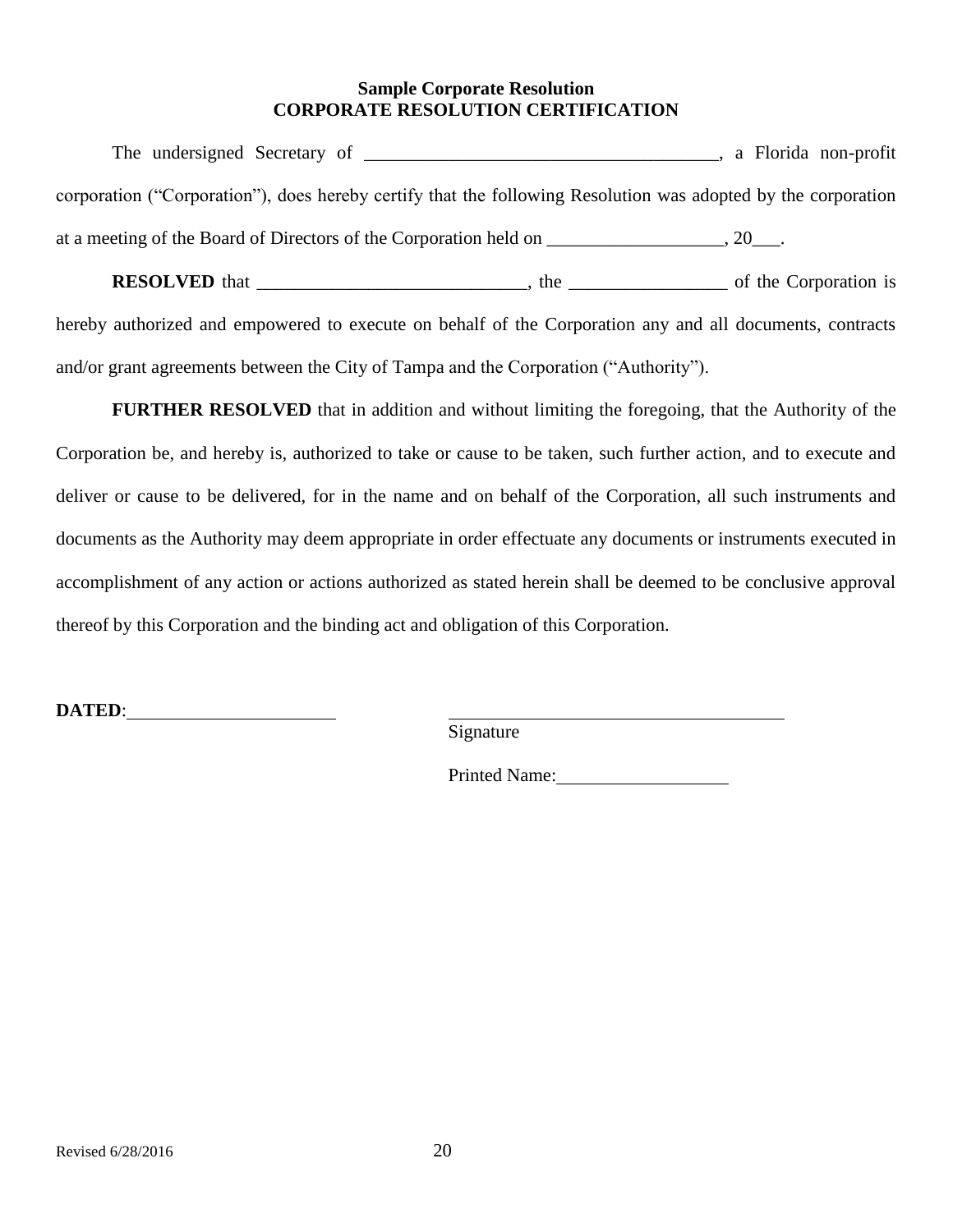An **Environmental Impact Statement** (**EIS**) is a document prepared to describe the effects for proposed activities on the environment. "Environment," in this case, is **defined** as the natural and physical environment and **the relationship of people with that environment**. It describes the positive and negative **environmental** effects of a proposed action.

| Applicant:                |  |
|---------------------------|--|
|                           |  |
|                           |  |
|                           |  |
| (Attach service area map) |  |

Population to be served:

Positive Impact on the Community:

Negative Impact on the community: (i.e. parking, trash, loitering, noise, construction, demolition, etc.):

Mitigation of negative Impact:

What is the process/policy for dealing with complaints?

Has your organization received any neighborhood complaints concerning programs offered in the past? Yes \_\_\_ No \_\_\_If yes, how were neighborhood concerns addressed?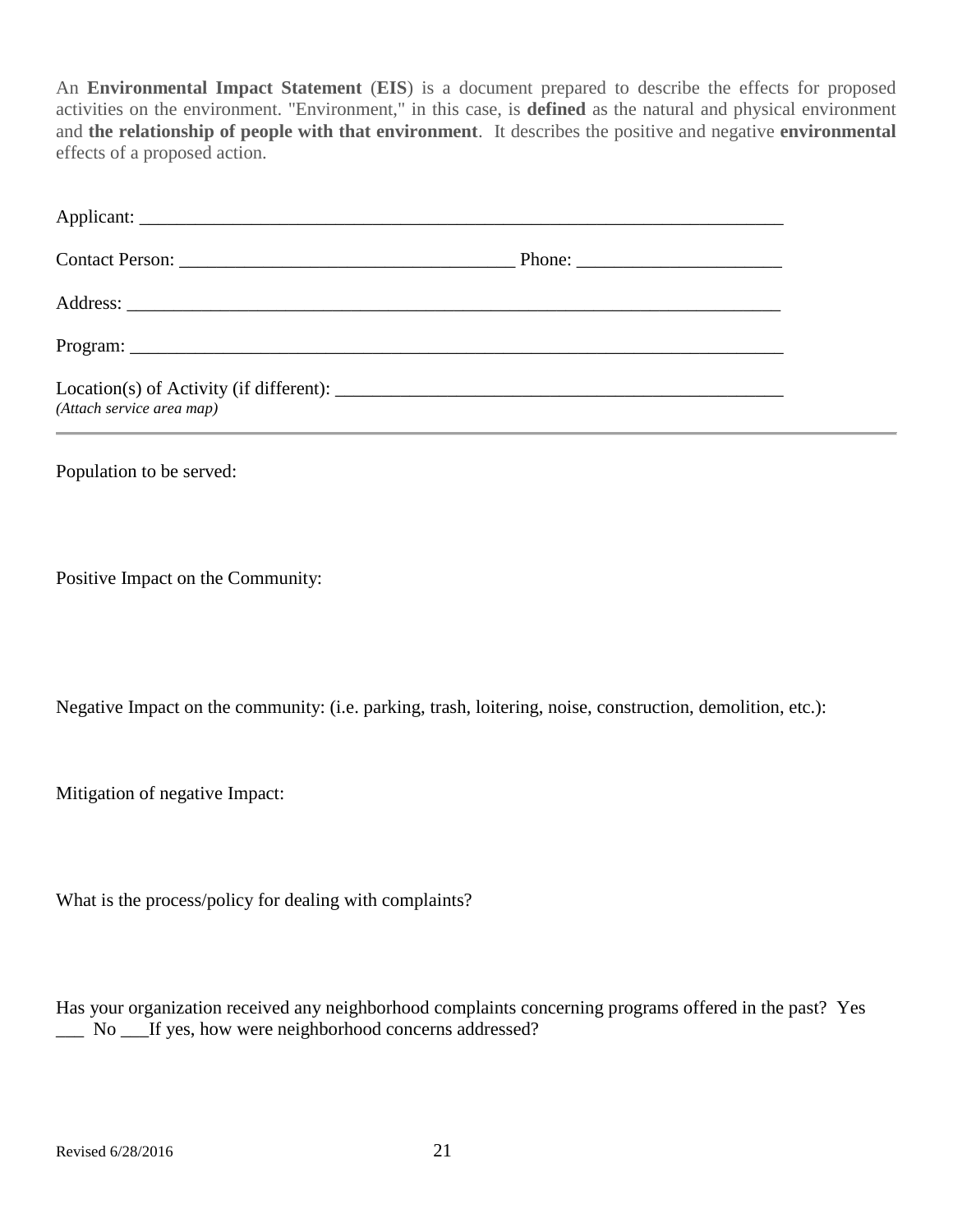#### **SUB-CONTRACTING FORMS AND PAYMENT FORM**



## **Failure to Complete, Sign and Submit Both Forms 10 & 20 SHALL render the Bid or Proposal Non-Responsive**

#### **Page 1 of 4 – DMI Solicited/Utilized Schedules**

#### **City of Tampa – Schedule of All Solicited Sub-(Contractors/Consultants/Suppliers)**

*(FORM MBD-10)*

Contract No.: 16-P-00584 Contract Name: CHDO Funding Application Cycle FY2017/PY2016

| `omر<br>ırne<br>ואנ          |                          |               |                   |
|------------------------------|--------------------------|---------------|-------------------|
| $\sim$<br>-edr<br>−⊷.<br>. . | - - -<br>$\sim$<br>,,,,, | $\sim$<br>a^. | $- - -$<br>Email: |

Check applicable box(es). Detailed Instructions for completing this form are on page 2 of 4.

**[ ] No Firms were contacted or solicited for this contract.**

**[ ] No Firms were contacted because:**

**[ ] See attached list of additional Firms solicited and all supplemental information (List must comply to this form) Note: Form MBD-10 must list ALL subcontractors solicited including Non-minority/small businesses**

NIGP Code Categories: Buildings = 909, General = 912, Heavy = 913, Trades = 914, Architects = 906, Engineers & Surveyors = 925, Supplier = 912-77

| $S = S LBE$<br>W=WMBE<br>$O =$ Neither<br>Federal ID | Company Name<br>Address<br>Phone, Fax, Email | Type of Ownership<br>(F=Female<br>M=Male)<br>BF BM = African<br>Am.<br>HF HM = Hispanic<br>$AF AM = Asian Am$ .<br>$NF NM = Native$<br>Am.<br>$CF CM =$<br>Caucasian | Trade or<br>Services<br>NIGP Code<br>(listed<br>above) | Contact<br>Method<br>L=Letter<br>$F = Fax$<br>E=Email<br>P=Phone | Quote<br>or<br>Response<br>Received<br>Y/N |  |
|------------------------------------------------------|----------------------------------------------|----------------------------------------------------------------------------------------------------------------------------------------------------------------------|--------------------------------------------------------|------------------------------------------------------------------|--------------------------------------------|--|
|                                                      |                                              |                                                                                                                                                                      |                                                        |                                                                  |                                            |  |
|                                                      | <b>Failure to Complete, Sign and Submit</b>  |                                                                                                                                                                      |                                                        |                                                                  |                                            |  |
|                                                      | this form with your Bid or Proposal          |                                                                                                                                                                      |                                                        |                                                                  |                                            |  |
|                                                      | <b>Shall render the Bid Non-Responsive</b>   |                                                                                                                                                                      |                                                        |                                                                  |                                            |  |
|                                                      | Do Not Modi                                  |                                                                                                                                                                      |                                                        |                                                                  |                                            |  |
|                                                      |                                              |                                                                                                                                                                      |                                                        |                                                                  |                                            |  |
|                                                      |                                              |                                                                                                                                                                      |                                                        |                                                                  |                                            |  |

It is hereby certified that the information provided is an accurate and true account of contacts and solicitations for sub–contracting opportunities on this contract.

| Signed: | Name/Title:                                                                                             | Date: |
|---------|---------------------------------------------------------------------------------------------------------|-------|
|         | Failure to Complete, Sign and Submit Both Forms 10 & 20 SHALL render the Bid or Proposal Non-Responsive |       |
|         | Forms must be included with Bid / Proposal                                                              |       |
|         | MBD 10 rev./effective 02/2016                                                                           |       |

Revised 6/28/2016 22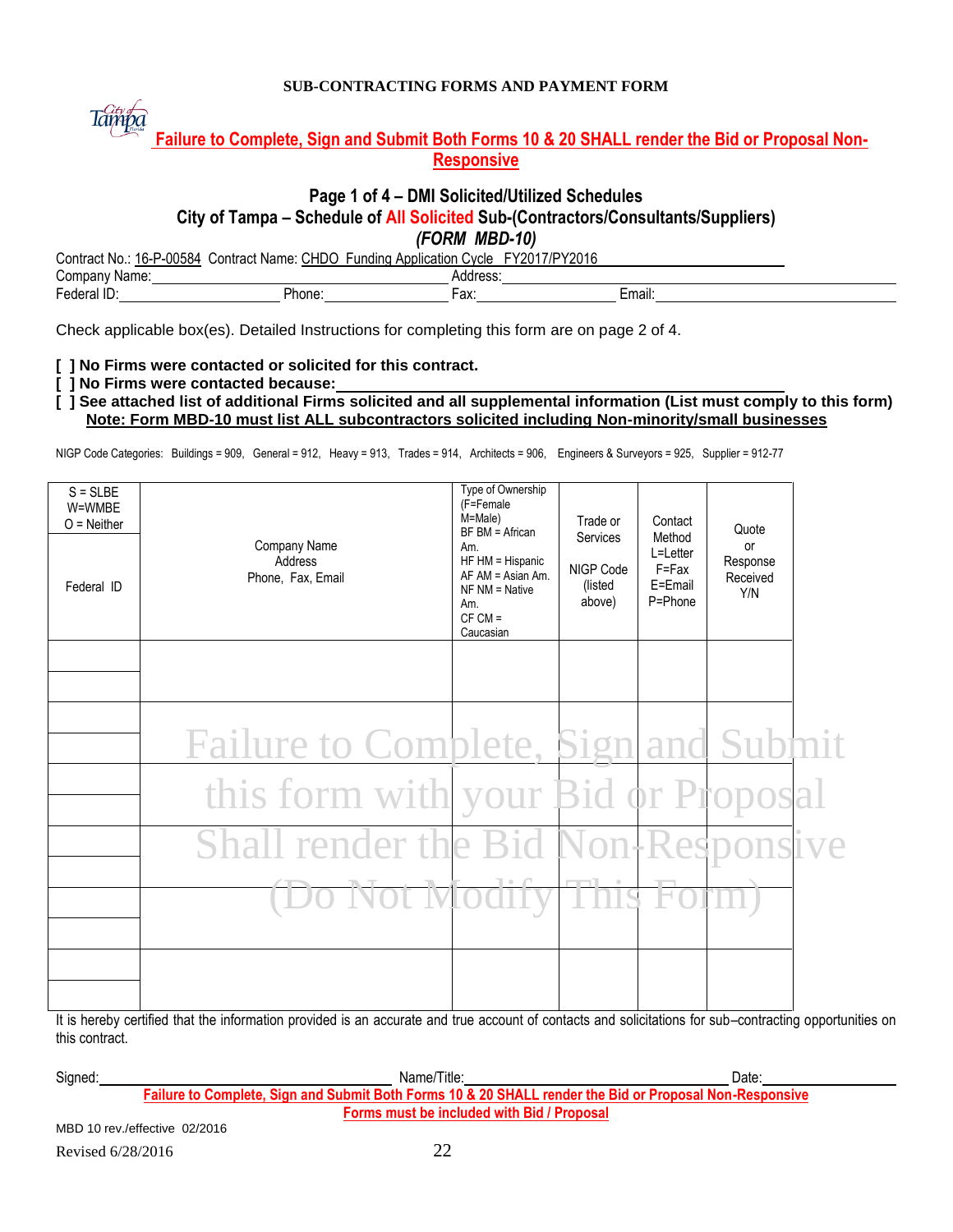

## **Page 2 of 4 – DMI Solicited/Utilized Instructions for completing The Sub-(Contractors/Consultants/ Suppliers) Solicited Form (Form MBD-10)**

**This form must be submitted with all bids or proposals**. **All** subcontractors (regardless of ownership or size) solicited and subcontractors from whom unsolicited quotations were received must be included on this form. The instructions that follow correspond to the headings on the form required to be completed. Note: Ability or desire to self-perform all work shall not exempt the prime from Good Faith Efforts to achieve participation.

- **Contract No.** This is the number assigned by the City of Tampa for the bid or proposal.
- **Contract Name.** This is the name of the contract assigned by the City of Tampa for the bid or proposal.
- **Contractor Name.** The name of your business and/or doing business as (dba) if applicable.
- **Address.** The physical address of your business.
- Federal ID. FIN. A number assigned to your business for tax reporting purposes.
- **Phone.** Telephone number to contact business.
- **Fax.** Fax number for business.
- **Email.** Provide email address for electronic correspondence.
- **No Firms were contacted or solicited for this contract.** Checking the box indicates that a pre-determined Subcontract Goal or Participation Plan Requirement was not set by the City resulting in your business not using subcontractors and will selfperform all work. If during the performance of the contract you employ subcontractors, the City must pre-approve subcontractors. Use of the "Sub-(Contractors/Consultants/Suppliers) Payments" form (MBD Form-30) must be submitted with every pay application and invoice. Note: Certified SLBE or WMBE firms bidding as Primes are not exempt from outreach and solicitation of subcontractors.
- **No Firms were contacted because.** Provide brief explanation why no firms were contacted or solicited.
- **See attached documents.** Check box, if after you have completed the DMI Form in its entirety, you need more space to list additional firms and/or if you have supplemental information/documentation relating to the form. All DMI data not submitted on the MBD Form-10 must be in the same format and have all requested data from MBD Form-10 included.

The following instructions are for information of any and all subcontractors solicited.

- **"S" = SLBE, "W" = WMBE.** Enter "**S**" for firms Certified by the City as Small Local Business Enterprises and/or "**W**" for firms Certified by the City as either Women/Minority Business Enterprise; **"O" = Non-certified others**.
- **Federal ID.** FIN. A number assigned to a business for tax reporting purposes. This information is critical in proper identification and payment of the contractor/subcontractor.
- **Company Name, Address, Phone & Fax**. Provide company information for verification of payments.
- **Type of Ownership.** Indicate the Ethnicity and Gender of the owner of the subcontracting business.
- **Trade, Services, or Materials** indicate the trade, service, or materials provided by the subcontractor. NIGP codes aka "National Institute of Governmental Purchasing" are listed at top section of document.
- **Contact Method L=letter, F=fax, E=Email, P=Phone.** Indicate with letter the method(s) of soliciting for bid.
- Q**uote or Resp. (response) Rec'd (received) Y/N**. Indicate "Y" Yes if you received a quotation or if you received a response to your solicitation. Indicate "N" No if you received no response to your solicitation from the subcontractor. Must keep records: log, ledger, documentation, etc. that can validate/verify.

If additional information is required or you have questions, please contact the Equal Business Opportunity Program - Minority and Small Business Development Office at (813) 274-5522.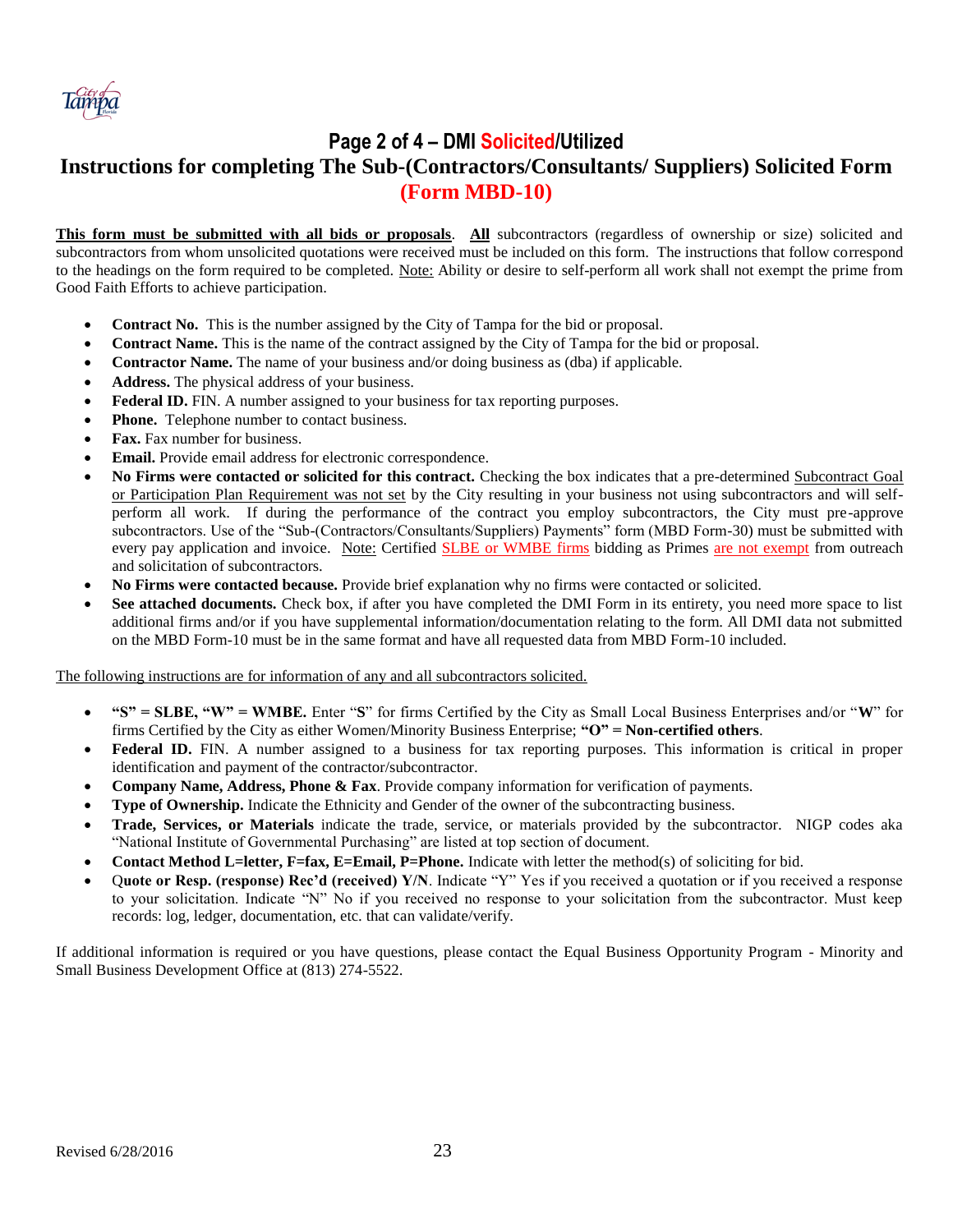

## **Failure to Complete, Sign and Submit Both Forms 10 & 20 SHALL render the Bid or Proposal Non-Responsive**

**Page 3 of 4 – DMI Solicited/Utilized Schedules**

**City of Tampa – Schedule of All To-Be-Utilized Sub-(Contractors/Consultants/Suppliers)** 

*(FORM MBD-20)*

Contract No.: 16-P-00584 Contract Name: CHDO Funding Application Cycle FY2017/PY2016

| ⌒<br>omrٽ<br>וואטני                  |              |                                     |  |
|--------------------------------------|--------------|-------------------------------------|--|
| $\overline{\phantom{0}}$<br>.<br>. . | าทe.<br>'no. | -<br>∴mail:<br>$\sim$<br>--<br>-ал. |  |

Check applicable box(es). Detailed Instructions for completing this form are on page 4 of 4.

- **[ ] See attached list of additional Firms Utilized and all supplemental information (List must comply to this form)**
- **Note: Form MBD-20 must list ALL subcontractors To-Be-Utilized including Non-minority/small businesses**
- **[ ] No Subcontracting/consulting (of any kind) will be performed on this contract**.
- **[ ] No Firms are listed to be utilized because:**

NIGP Code General Categories: Buildings = 909, General = 912, Heavy = 913, Trades = 914, Architects = 906, Engineers & Surveyors = 925, Supplier = 912-77

Enter "S" for firms Certified as Small Local Business Enterprises, "W" for firms Certified as Women/Minority Business Enterprise, "O" for Other Non-Certified

| $S = S L B E$<br>W=WMBE<br>$O =$ Neither<br>Federal ID | Company Name<br>Address<br>Phone, Fax, Email                                                                                                                                                                                   | Type of Ownership<br>(F=Female M=Male)<br>$BF BM = African Am$ .<br>HF HM = Hispanic Am.<br>$AF AM = Asian Am.$<br>$NF NM = Native Am$ .<br>CF CM = Caucasian | Trade,<br>Services.<br>or Materials<br>NIGP Code<br>Listed<br>above | \$ Amount<br>of Quote.<br>Letter of<br>Intent (LOI)<br>if available | Percent<br>of<br>Scope or<br>Contract<br>$\%$ |
|--------------------------------------------------------|--------------------------------------------------------------------------------------------------------------------------------------------------------------------------------------------------------------------------------|---------------------------------------------------------------------------------------------------------------------------------------------------------------|---------------------------------------------------------------------|---------------------------------------------------------------------|-----------------------------------------------|
|                                                        |                                                                                                                                                                                                                                |                                                                                                                                                               |                                                                     |                                                                     |                                               |
|                                                        | <b>Failure to Complete, Sign and Submit</b>                                                                                                                                                                                    |                                                                                                                                                               |                                                                     |                                                                     |                                               |
|                                                        | this form with your Bid or Proposal                                                                                                                                                                                            |                                                                                                                                                               |                                                                     |                                                                     |                                               |
|                                                        | Shall render the Bid Non-Responsive.                                                                                                                                                                                           |                                                                                                                                                               |                                                                     |                                                                     |                                               |
|                                                        | (Do Not Modify This Form)                                                                                                                                                                                                      |                                                                                                                                                               |                                                                     |                                                                     |                                               |
|                                                        |                                                                                                                                                                                                                                |                                                                                                                                                               |                                                                     |                                                                     |                                               |
| <b>Total WMBE Utilization \$</b>                       | Total ALL Subcontract / Supplier Utilization \$<br>Percent SLBE Utilization of Total Bid/Proposal Amt. ____% Percent WMBE Utilization of Total Bid/Proposal Amt. ____%                                                         |                                                                                                                                                               |                                                                     |                                                                     |                                               |
|                                                        | It is hereby certified that the following information is a true and accurate account of utilization for sub-contracting opportunities on this Contract.                                                                        |                                                                                                                                                               |                                                                     |                                                                     |                                               |
|                                                        | Signed: Date: Date: Date: Date: Date: Date: Date: Date: Date: Date: Date: Date: Date: Date: Date: Date: Date: Date: Date: Date: Date: Date: Date: Date: Date: Date: Date: Date: Date: Date: Date: Date: Date: Date: Date: Date |                                                                                                                                                               |                                                                     |                                                                     |                                               |
| MDD, 20, row left, 20, 02/204C                         | Failure to Complete, Sign and Submit Both Forms 10 & 20 SHALL render the Bid or Proposal Non-Responsive<br>Forms must be included with Bid / Proposal                                                                          |                                                                                                                                                               |                                                                     |                                                                     |                                               |

MBD 20 rev./effective 02/2016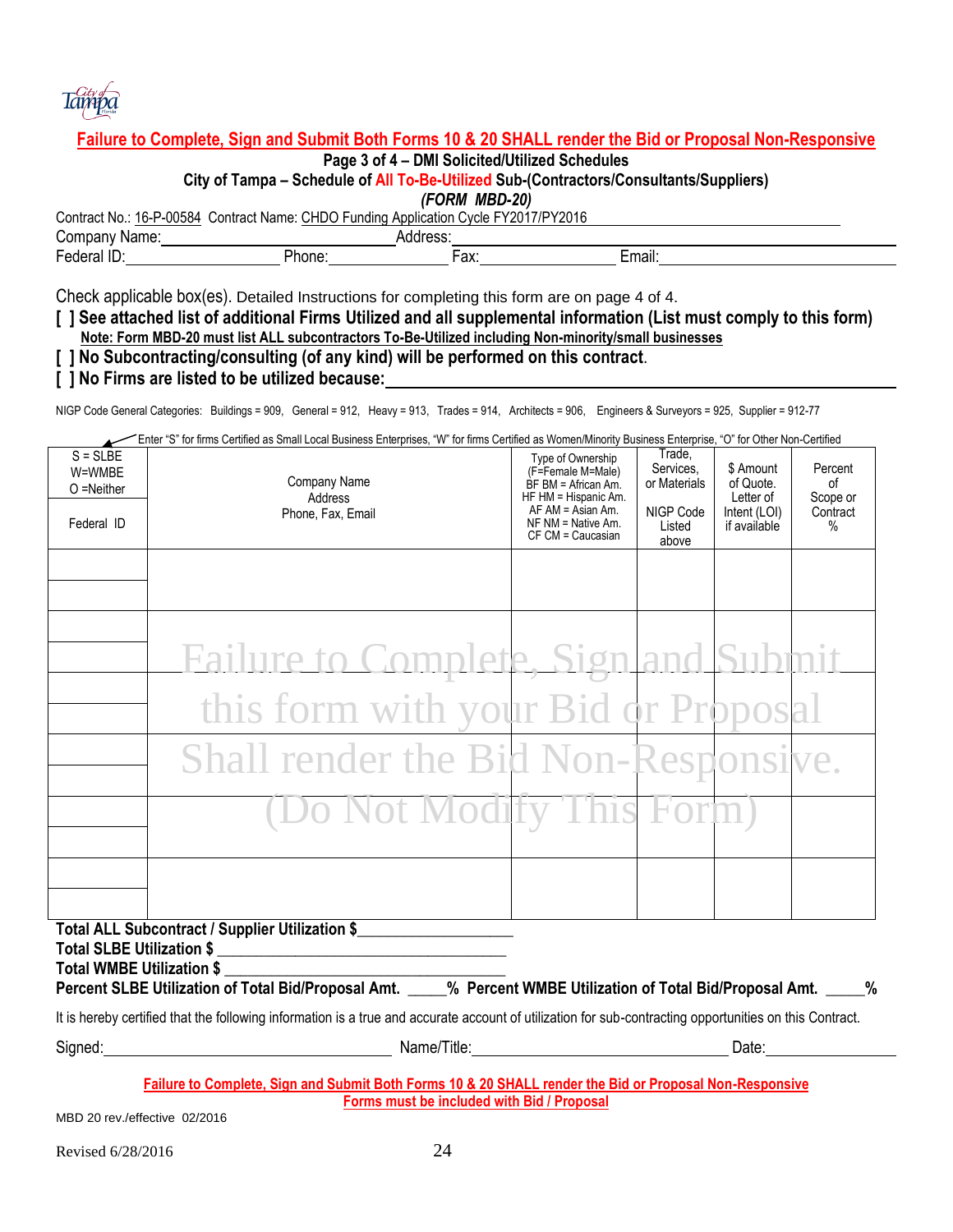

## **Page 4 of 4 DMI – Solicited/Utilized**

## **Instructions for completing The Sub-(Contractors/Consultants/ Suppliers) to be Utilized Form (Form MBD-20)**

#### *This form must be submitted with all bids or proposals. All subcontractors (regardless of ownership or size) projected to be utilized must be included on this form.* Note: Ability or desire to self-perform all work shall not exempt the prime from Good Faith Efforts to achieve participation.

**Contract No.** This is the number assigned by the City of Tampa for the bid or proposal.

- **Contract Name.** This is the name of the contract assigned by the City of Tampa for the bid or proposal.
- **Contractor Name.** The name of your business and/or doing business as (dba) if applicable.
- **Address.** The physical address of your business.
- Federal ID. FIN. A number assigned to your business for tax reporting purposes.
- **Phone.** Telephone number to contact business.
- **Fax.** Fax number for business.
- **Email.** Provide email address for electronic correspondence.
- **No Subcontracting/consulting (of any kind) will be performed on this contract.** Checking box indicates your business will not use subcontractors when no Subcontract Goal or Participation Plan Requirement was set by the City, but will selfperform all work. When subcontractors are utilized during the performance of the contract, the "Sub- (Contractors/Consultants/Suppliers) Payments" form (MBD Form-30) must be submitted with every pay application and invoice. Note: certified SLBE or WMBE firms bidding as Primes are not exempt from outreach and solicitation of subcontractors, including completion and submitting Form-10 and Form-20.
- **No Firms listed To-Be-Utilized.** Check box; provide brief explanation why no firms were retained when a goal or participation plan requirement was set on the contract. Note: mandatory compliance with Good Faith Effort outreach (GFECP) requirements applies (MBD Form-50) and supporting documentation must accompany the bid.
- See attached documents. Check box, if after completing the DMI Form in its entirety, you need more space to list additional firms and/or if you have supplemental information/documentation relating to the scope/value/percent utilization of subcontractors. Reproduce copies of MBD-20 and attach. All data not submitted on duplicate forms must be in the same format and content as specified in these instructions.

#### The following instructions are for information of Any and All subcontractors To Be Utilized.

- Federal ID. FIN. A number assigned to a business for tax reporting purposes. This information is critical in proper identification of the subcontractor.
- **"S" = SLBE, "W" = WMBE.** Enter "**S**" for firms Certified by the City as Small Local Business Enterprises and/or "**W**" for firms Certified by the City as Women/Minority Business Enterprise; **"O" = Non-certified others**.
- **Company Name, Address, Phone & Fax**. Provide company information for verification of payments.
- **Type of Ownership.** Indicate the Ethnicity and Gender of the owner of the subcontracting business.
- **Trade, Services, or Materials (NIGP code if Known)** Indicate the trade, service, or material provided by the subcontractor. Abbreviated list of NIGP is available at http:/www.tampagov.net/mbd "Information Resources".
- **Amount of Quote, Letters of Intent** (required for both SLBEs and WMBEs).
- **Percent of Work/Contract.** Indicate the percent of the total contract price the subcontract(s) represent. For CCNA only (i.e. Consultant A/E Services) you must indicate subcontracts as percent of total scope/contract.
- **Total Subcontract/Supplier Utilization.** Provide total dollar amount of all subcontractors/suppliers projected to be used for the contract. (Dollar amounts may be optional in CCNA depending on solicitation format).
- **Total SLBE Utilization.** Provide total dollar amount for all projected SLBE subcontractors/Suppliers used for this contract. (Dollar amounts may be optional in CCNA proposals depending on the solicitation format).
- **Total WMBE Utilization.** Provide total dollar amount for all projected WMBE subcontractors/Suppliers used for this contract. (Dollar amounts may be optional in CCNA proposals depending on the solicitation format).
- **Percent SLBE Utilization.** Total amount allocated to SLBEs divided by the total bid/proposal amount.
- **Percent WMBE Utilization.** Total amount allocated to WMBEs divided by the total bid/proposal amount.

If additional information is required or you have questions, please contact the Equal Business Opportunity Program - Minority and Small Business Development Office at (813) 274-5522.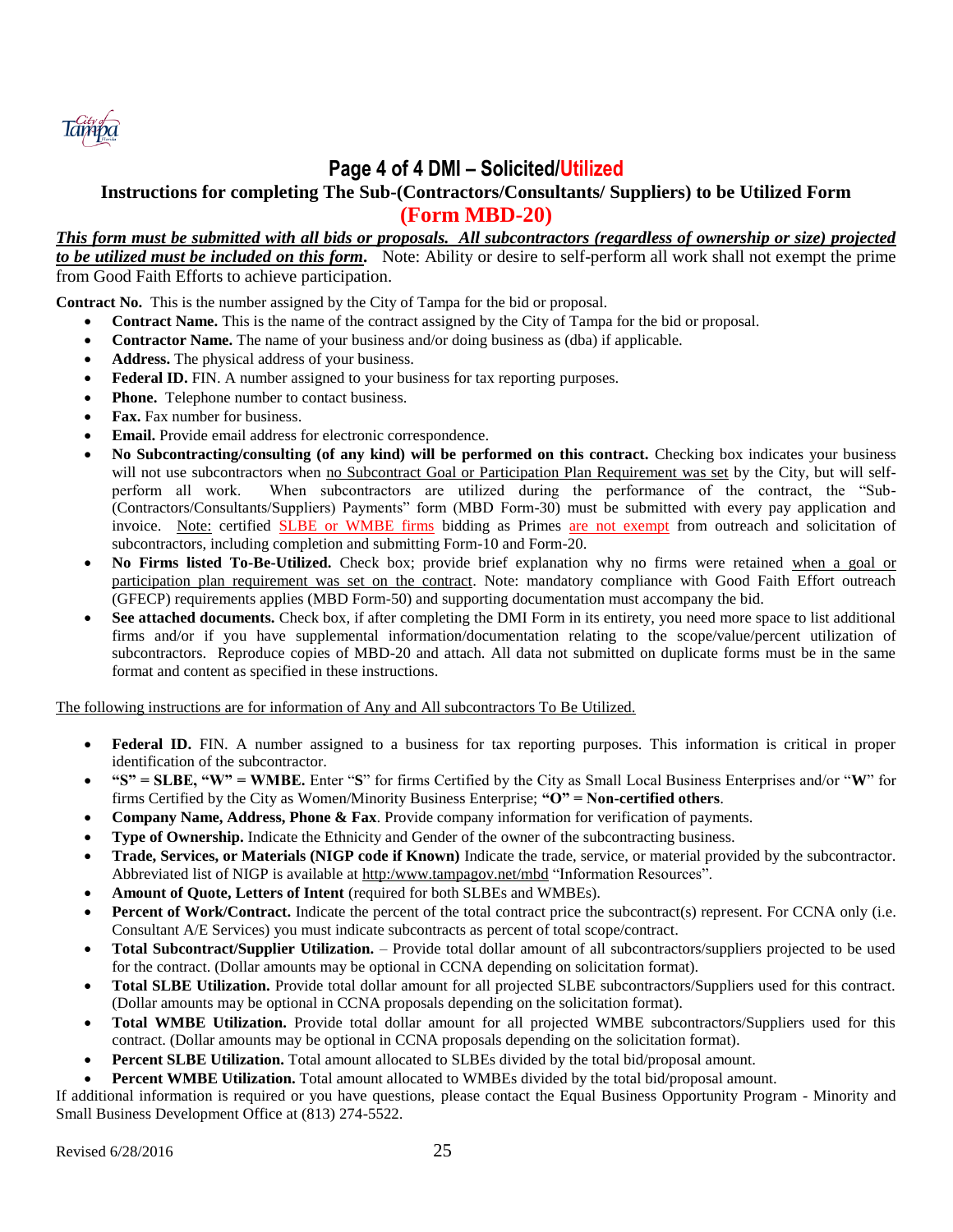## **City of Tampa – DMI Sub-(Contractors/Consultants/Suppliers) Payments**

 $\lceil$  ] Partial  $\lceil$  ] Final

## *(FORM MBD-30)*

| Contract No.: 16-P-00584 Contract Name: CHDO Funding Application Cycle FY2017/PY16 |        |                                 |        |                         |
|------------------------------------------------------------------------------------|--------|---------------------------------|--------|-------------------------|
| <b>Contractor Name:</b>                                                            |        | Address:                        |        |                         |
| Federal ID:                                                                        | Phone: | Fax:                            | Email: |                         |
| GC Pay Period:                                                                     |        | Payment Request/Invoice Number: |        | <b>City Department:</b> |

Total Amount Requested for pay period: \$\_\_\_\_\_\_\_\_ Total Contract Amount (including change orders): \$\_  $\setminus$ -Type of Ownership - (F=Female M=Male), BF BM = African Am., HF HM = Hispanic Am., AF AM = Asian Am., NF NM = Native Am.,  $CF CM =$  Caucasian  $S = SLBE$ 

| $\frac{1}{2}$                      | $\ldots$<br>$\sim$ $\sim$ $\sim$ $\sim$<br>$\sim$ $\sim$ $\sim$ $\sim$ | ~~~~                  |                                                 |                                         |
|------------------------------------|------------------------------------------------------------------------|-----------------------|-------------------------------------------------|-----------------------------------------|
| Type<br>Trade/Work<br>Activity     | Company Name<br>Address                                                | Total<br>Sub Contract | <b>Amount Paid</b><br>To Date                   | Amount To Be<br>Paid<br>For This Period |
| [] Sub<br>[]Supplier<br>Federal ID | Phone & Fax                                                            | Or PO<br>Amount       | <b>Amount Pending</b><br>Previously<br>Reported | Sub Pay Period<br><b>Ending Date</b>    |
|                                    |                                                                        |                       | $\$$                                            | $\boldsymbol{\mathsf{S}}$               |
|                                    |                                                                        |                       |                                                 |                                         |
|                                    |                                                                        |                       | $\overline{\$}$                                 | $\overline{\mathcal{S}}$                |
|                                    |                                                                        |                       |                                                 |                                         |
|                                    |                                                                        |                       | $\overline{\mathcal{S}}$                        | $\overline{\mathcal{S}}$                |
|                                    |                                                                        |                       |                                                 |                                         |
|                                    |                                                                        |                       | $\overline{\mathcal{S}}$                        | $\overline{\mathcal{S}}$                |
|                                    |                                                                        |                       |                                                 |                                         |
|                                    |                                                                        |                       | $\overline{\$}$                                 | $\overline{\mathcal{S}}$                |
|                                    |                                                                        |                       |                                                 |                                         |
|                                    |                                                                        |                       | $\overline{\mathcal{S}}$                        | $\$$                                    |
|                                    |                                                                        |                       |                                                 |                                         |

**(Modifying This Form or Failure to Complete and Sign May Result in Non-Compliance)** Certification: I hereby certify that the above information is a true and accurate account of payments to sub – contractors/consultants on this contract.

| Signed:                          | Name/Title:                                                               | Jate |
|----------------------------------|---------------------------------------------------------------------------|------|
| DMI form $30$ (rev. $10/01/12$ ) | Note: Detailed Instructions for completing this form are on the next page |      |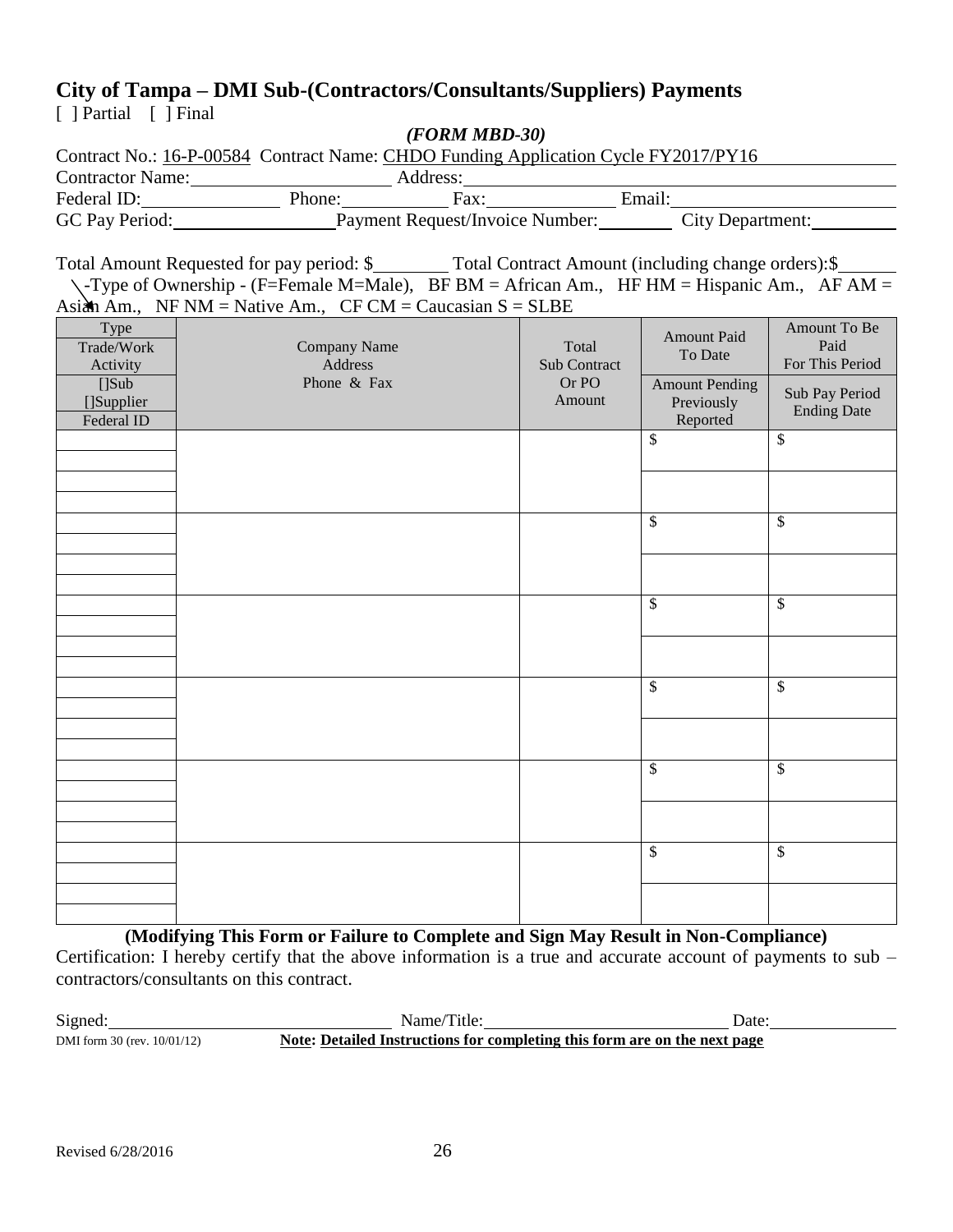

## **Instructions for completing The DMI Sub-(Contractors/Consultants/ Suppliers) Payment Form (Form MBD-30)**

This form must be submitted with all invoicing or payment requests where there has been subcontracting rendered for the pay period. If applicable, after payment has been made to the subcontractor, "Waiver and Release of Lien upon Progress Payment", "Affidavit of Contractor in Connection with Final Payment", or an affidavit of payment must be submitted with the amount paid for the pay period. The following will detail what data is required for this form. The instructions that follow correspond to the headings on the form required to be completed. **(Modifying or omitted information from this form my result in non-compliance).**

- **Contract No.** This is the number assigned by the City of Tampa for the bid or proposal.
- **W.O.#** If the report covers a work order number (W.O.#) for the contract, please indicate it in that space.
- **Contract Name.** This is the name of the contract assigned by the City of Tampa for the bid or proposal.
- **Contractor Name.** The name of your business.
- **Address.** The physical address of your business.
- **Federal ID.** A number assigned to a business for tax reporting purposes.
- **Phone.** Telephone number to contact business.
- **Fax.** Fax number for business.
- **Email.** Provide email address for electronic correspondence.
- Pay Period. Provide start and finish dates for pay period. (e.g.  $05/01/13 05/31/13$ )
- **Payment Request/Invoice Number.** Provide sequence number for payment requests. (ex. Payment one, write 1 in space, payment three, write 3 in space provided.)
- **City Department**. The City of Tampa department to which the contract pertains.
- **Total Amount Requested for pay period.** Provide all dollars you are expecting to receive for the pay period.
- **Total Contract Amount (including change orders).** Provide expected total contract amount. This includes any change orders that may increase or decrease the original contract amount.
- **Signed/Name/Title/Date**. This is your certification that the information provided on the form is accurate.
- **See attached documents.** Check if you have provided any additional documentation relating to the payment data. Located at the bottom middle of the form.
- **Partial Payment.** Check if the payment period is a partial payment, not a final payment. Located at the top right of the form.
- **Final Payment.** Check of this period is the final payment period. Located at the top right of the form.

The following instructions are for information of any and all subcontractors used for the pay period.

- **(Type) of Ownership.** Indicate the Ethnicity and Gender of the owner of the subcontracting business or SLBE.
- **Trade/Work Activity.** Indicate the trade, service, or material provided by the subcontractor.
- **SubContractor/SubConsultant/Supplier.** Please indicate status of firm on this contract.
- **Federal ID.** A number assigned to a business for tax reporting purposes. This information is critical in proper identification of the subcontractor.
- **Company Name, Address, Phone & Fax**. Provide company information for verification of payments.
- **Total Subcontract Amount.** Provide total amount of subcontract for subcontractor including change orders.
- **Amount Paid To Date.** Indicate all dollars paid to date for the subcontractor.
- **Amount Pending, Previously Reported.** Indicate any amount previously reported that payments are pending.
- **Amount To Be Paid for this Period.** Provide dollar amount of dollars requested for the pay period.
- **Sub Pay Period Ending Date.** Provide date for which subcontractor invoiced performed work.

*Forms must be signed and dated or will be considered incomplete. The company authorized representative must sign and certify the information is true and accurate. Failure to sign this document or return the document unsigned can be cause for determining a company is in non-compliance of Ordinance 2008-89.* If any additional information is required or you have any questions, you may call the Minority Business Development Office at (813) 274-5522.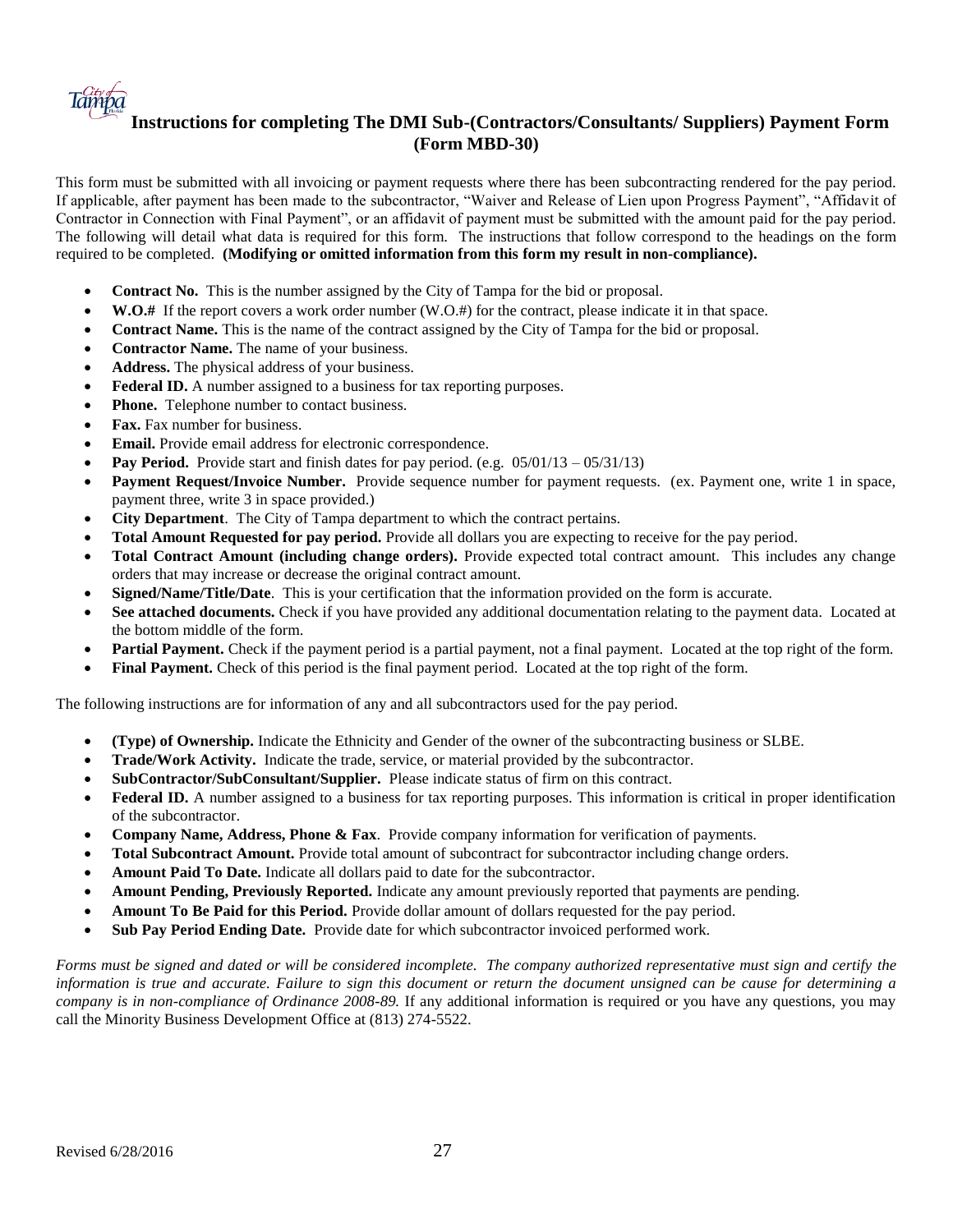

## **City of Tampa Official Letter of Intent (Form MBD-40)**

A Letter of Intent is required for each WMBE/SLBE listed on the Schedule of Subcontractors to be Utilized (MBD 20 Form). Letter of Intent must be signed by both the Bidder/Service Provider and WMBE/SLBE firm.

| To be completed by the Bidder/Service Provider |
|------------------------------------------------|
|                                                |
|                                                |
|                                                |
|                                                |
|                                                |
| To be completed by WMBE/SLBE                   |
|                                                |
|                                                |
|                                                |
|                                                |

**D.** Cost of work to be performed by WMBE/SLBE:

**E.** Cost of work to be performed by WMBE/SLBE as a percent of total City contract amount:

**Bidder/Proposer certifies that it intends to utilize the WMBE/SLBE listed above, and that the work described above is accurate. Bidder/Proposer will provide City with copy of the related subcontract agreement and/or purchase order prior to commencement of the WMBE/SLBE's work. The WMBE/SLBE firm certifies that it has agreed to provide such work/supplies for the amount stated above.**

| Bidder/Proposer:     |                     | Date: |
|----------------------|---------------------|-------|
|                      | Signature and Title |       |
| WMBE/SLBE Firm:      |                     | Date: |
|                      | Signature and Title |       |
| Rev. 10/12/12 MBD 40 |                     |       |

## **Official Letter of Intent Instructions**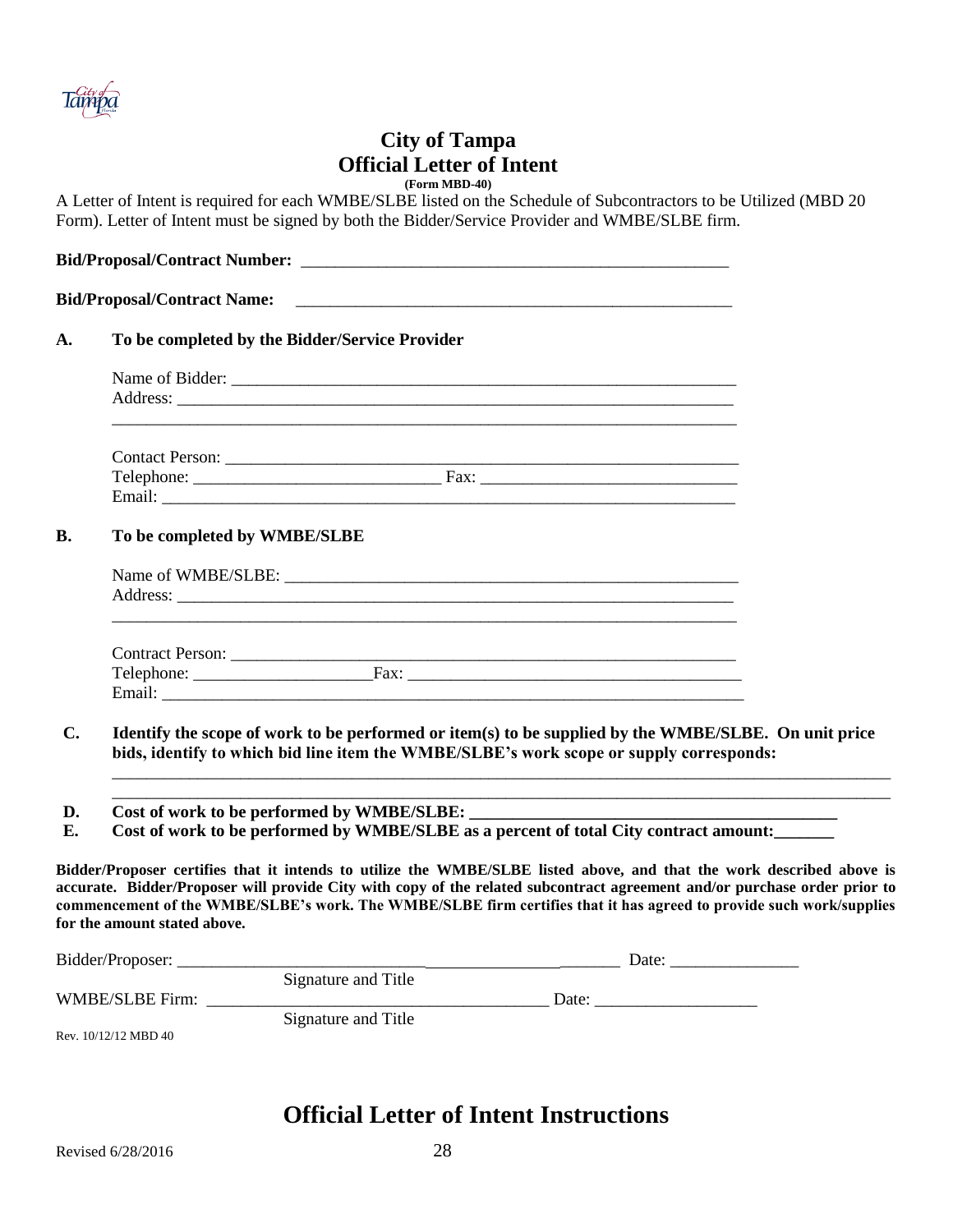## **City of Tampa Equal Business Opportunity Program**

The Official Letter of Intent must be submitted to the soliciting department within ten (10) work days of the bid opening, prior to award. Not providing all letters of intent within the prescribed time frame may be cause to delay award or declare the bid to be non-responsive.

**Bid/Proposal/Contract Number**- Please provide bid/proposal/contract number provided by City of Tampa procuring department.

**Bid/Proposal/Contract Name** – Please provide bid/proposal/contract name provided by City of Tampa procuring department.

**To be Completed by the Bidder/Service Provide** – Please provide prime contractor or main bidders detailed company information as indicated.

**To be completed by the WMBE/SLBE** – Please provide WMBE/SLBE subcontractor detailed company information as indicated.

**Bidder is to Identify the scope of work to be performed or item(s) to be supplied by the WMBE/SLBE. On unit price bids identify, which bid line item the WMBE/SLBE's scope of work or supply corresponds** – Please provide details of the services or supplies the WMBE/SLBE will provide.

**Cost of work to be performed by WMBE/SLBE** – Provide agreed upon estimate of work or supplies total price (Unit prices are accepted if specific quantities have yet to be determined).

**Bidder/Proposer** – Signature of authorized agent for the prime contractor or main bidder with date signed.

**WMBE/SLBE firm** – Signature of authorized agent for the WMBE/SLBE subcontractor or supplier with date signed.

**Contract Confirmation** – A copy of the executed subcontract agreement and/or purchase order with the WMBE/SLBE must be filed with the City of Tampa immediately upon execution and/or prior to commencement of work by WMBE/SLBE.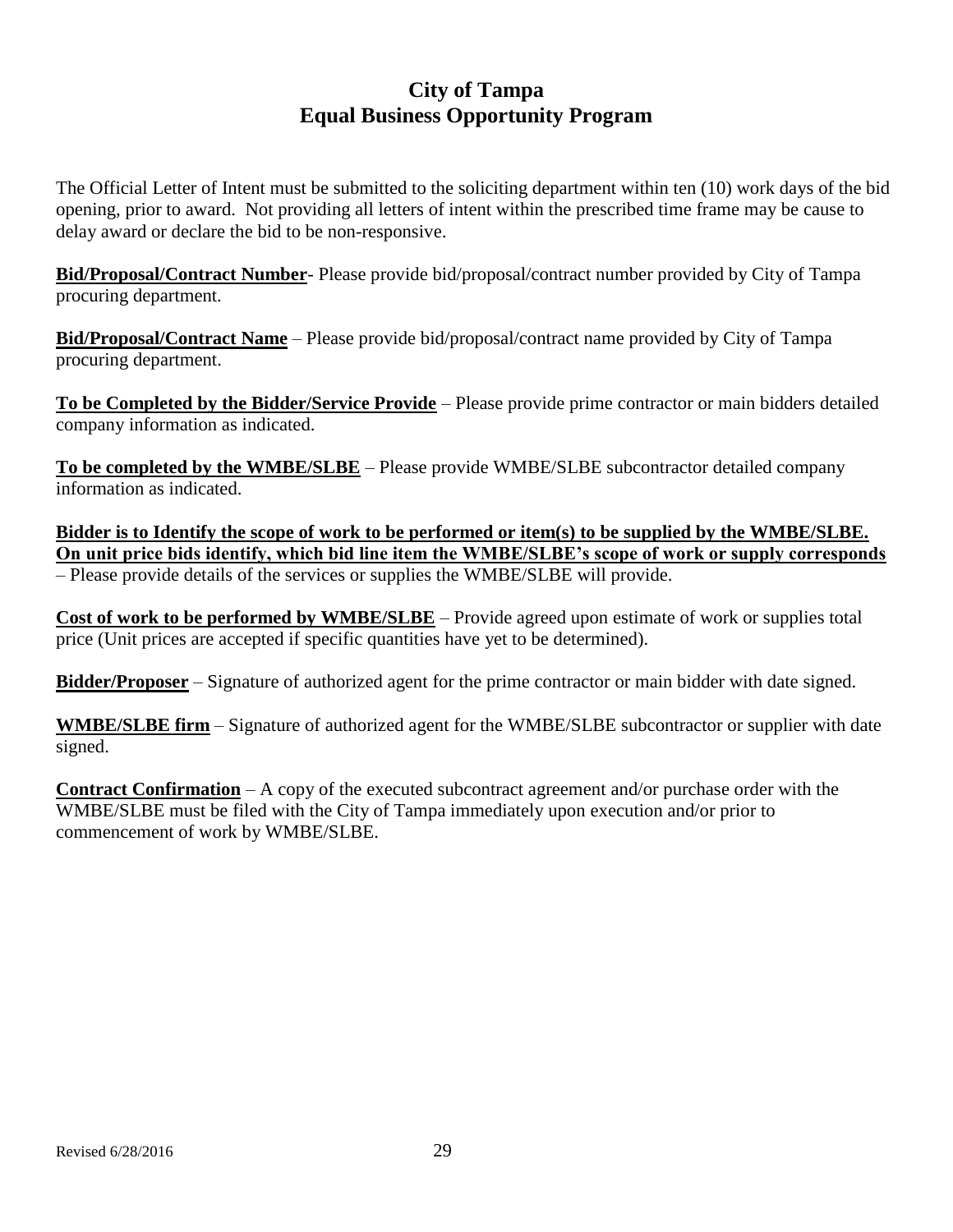|                           | <b>Procurement Guidelines</b><br><b>To Implement</b>                                                        |                             |                   |                         |                   |  |  |  |  |
|---------------------------|-------------------------------------------------------------------------------------------------------------|-----------------------------|-------------------|-------------------------|-------------------|--|--|--|--|
|                           | <b>Minority &amp; Small Business Participation</b><br><b>Underutilized WMBE Primes by Industry Category</b> |                             |                   |                         |                   |  |  |  |  |
|                           | <b>Construction-Related</b><br>Professional<br><b>Non-Professional</b><br>Goods<br><b>Construction</b>      |                             |                   |                         |                   |  |  |  |  |
|                           | <b>Black</b>                                                                                                | <b>Asian</b>                | <b>Black</b>      | <b>Black</b>            | <b>Black</b>      |  |  |  |  |
| <b>FORMAL PROCUREMENT</b> | <b>Hispanic</b>                                                                                             | <b>Native Am.</b>           | <b>Hispanic</b>   | Asian                   | <b>Hispanic</b>   |  |  |  |  |
|                           | <b>Native Am.</b>                                                                                           | Woman                       | <b>Asian</b>      | <b>Native Am.</b>       | <b>Asian</b>      |  |  |  |  |
|                           | Woman                                                                                                       |                             | <b>Native Am.</b> |                         | <b>Native Am.</b> |  |  |  |  |
|                           |                                                                                                             |                             | Woman             |                         | Woman             |  |  |  |  |
|                           | Underutilized WMBE Sub-Contractors / Sub-Consultants                                                        |                             |                   |                         |                   |  |  |  |  |
|                           | <b>Construction</b>                                                                                         | <b>Construction-Related</b> | Professional      | <b>Non-Professional</b> | Goods             |  |  |  |  |
|                           | <b>Black</b>                                                                                                | <b>Black</b>                | <b>Black</b>      | <b>Black</b>            | <b>Black</b>      |  |  |  |  |
| <b>SUB WORK</b>           |                                                                                                             | <b>Asian</b>                | <b>Hispanic</b>   | Asian                   | Asian             |  |  |  |  |
|                           |                                                                                                             | Native Am.                  | <b>Asian</b>      | <b>Native Am.</b>       | <b>Native Am.</b> |  |  |  |  |
|                           |                                                                                                             | Woman                       | <b>Native Am.</b> |                         | Woman             |  |  |  |  |
|                           |                                                                                                             |                             | Woman             |                         |                   |  |  |  |  |

## Policy

The Guidelines apply to formal procurements and solicitations. WMBE participation will be narrowly-tailored.

## **Index**

- Black = Black/African-American Business Enterprise
- " Hispanic = Hispanic Business Enterprise
- Asian = Asian Business Enterprise
- Native Am. = Native American Business Enterprise
- Woman = Woman Business Enterprise (Caucasian)

## **Industry Categories**

Construction is defined as: new construction, renovation, restoration, maintenance of public improvements and underground utilities.

Construction-Related Services are defined as: architecture, professional engineering, landscape architecture, design build, construction management services, or registered surveying and mapping.

Professional Services are defined as: attorney, accountant, medical doctor, veterinarian, miscellaneous consultant, etc.

Non-Professional Services are defined as: lawn maintenance, painting, janitorial, printing, hauling, security guard, etc.

Goods are defined as: all supplies, materials, pipes, equipment, machinery, appliances, and other commodities.

### MBD Form-70

#### **END OF SUBCONTRACTING FORMS AND PAYMENT FORM**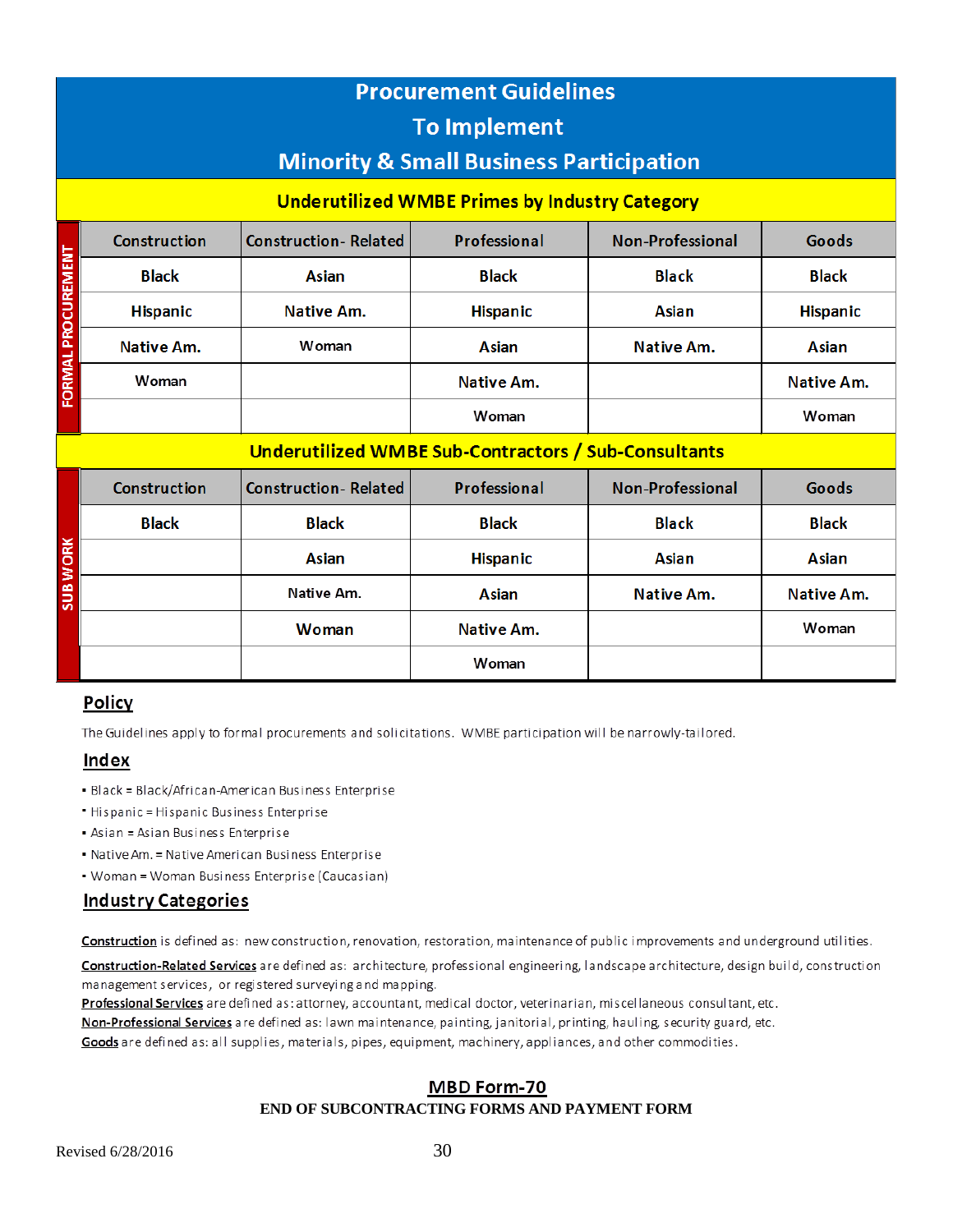## **CHDO CERTIFICATION**

## **CITY OF TAMPA -** Division of Housing and Community Development **CHDO APPLICATION ONLY**

## **I. CHDO STATUS**

If the applicant is applying for CHDO certification, documentation of each of the following items must be provided as attachments or that item will be deemed incomplete. All applicants seeking CHDO funding must mark the appropriate response. If the applicant is unable to answer one of the questions using the responses provided, they are not eligible to receive CHDO funding. **Incomplete applications will not be considered for CHDO status.**

#### **1. LEGAL STATUS**

A. The nonprofit organization is organized under State or local laws, as evidenced by:

| Charter<br>Articles of Incorporation |
|--------------------------------------|
|--------------------------------------|

B. No part of its net earnings are to the benefit of any member, founder, contributor, or individual, as evidenced by:

|  | iar<br>ı |
|--|----------|
|--|----------|

er and articles of Incorporation

C. Has a tax exemption ruling from the Internal Revenue Service (IRS) under Section 501(c)(3) or (4) of the Internal Revenue Code of 1986, as evidenced by:

| the IRS | $501(c)(3)$ or (4) Certificate from |  | Is classified as a subordinate of a<br>central organization non-profit under<br>section 905 of the Internal Revenue<br>code, as evidenced by a group<br>exemption letter from the IRS that |
|---------|-------------------------------------|--|--------------------------------------------------------------------------------------------------------------------------------------------------------------------------------------------|
|         |                                     |  | includes the CHDO.                                                                                                                                                                         |

D. Has among its purposes the provision of decent housing that is affordable to low- and moderate-income people, as evidenced by a statement in the organization's:

| Charter | Articles of Incorporation |
|---------|---------------------------|
| By-Laws | Resolutions               |

### **2. CAPACITY**

A. Conforms to the financial accountability standards of 24 CFR 84.21, "Standards for Financial Management Systems", as evidenced by:

a notarized statement by the president or chief financial officer of the organization a certification from a Certified Public Accountant a HUD approved audit summary

B. Has a demonstrated capacity for carrying out activities assisted with HOME funds, as evidenced by: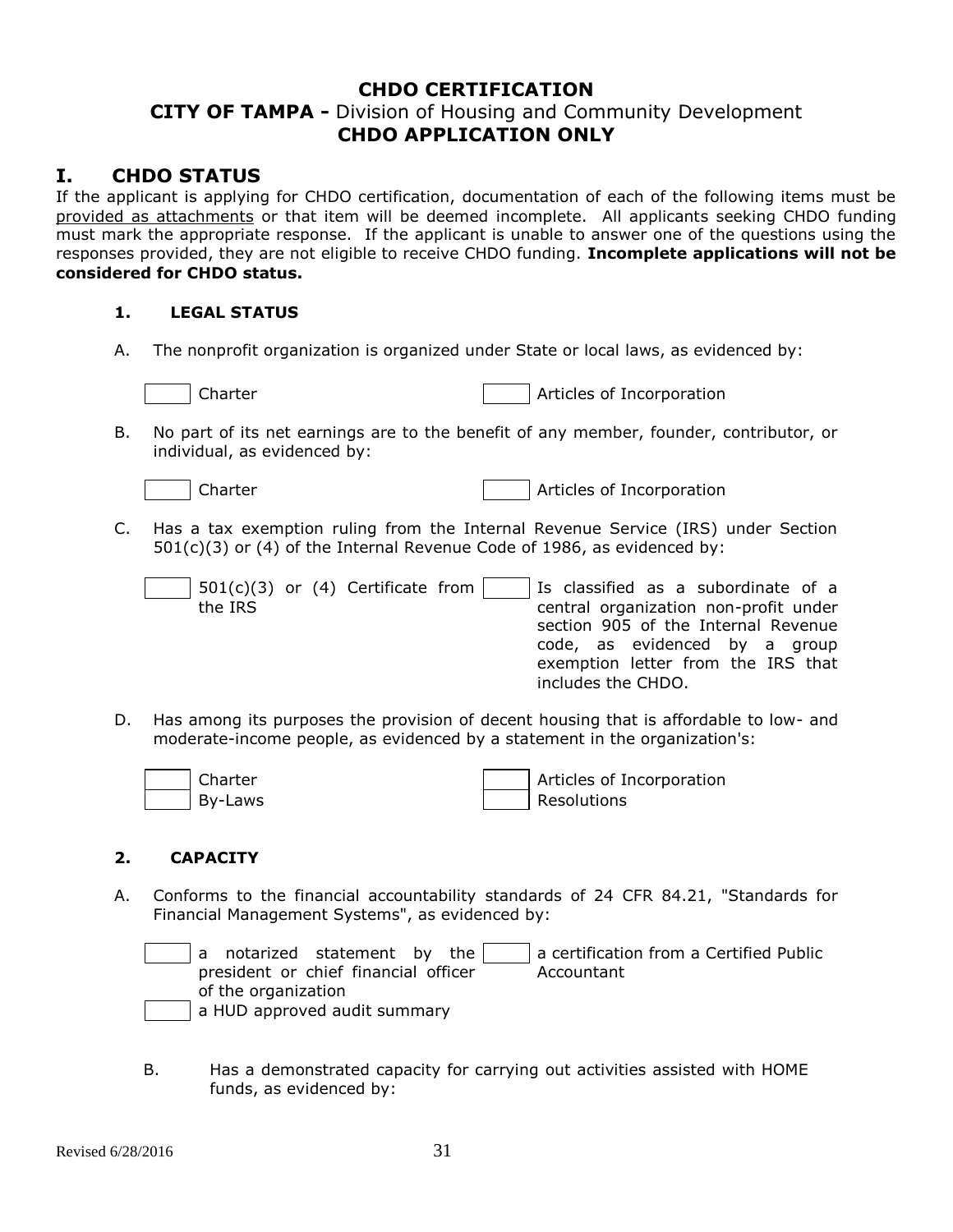| resumes and/or statements       |  |  |
|---------------------------------|--|--|
| that describe the experience    |  |  |
| of key staff members who        |  |  |
| have successfully completed     |  |  |
| projects similar to those to be |  |  |
| assisted with CHDO funds        |  |  |

contract(s) with consultant firms or individuals who have housing experience similar to projects to be assisted with HOME funds, to train appropriate key staff of the organization

C. Has a history of serving the community within which housing to be assisted with HOME funds is to be located, as evidenced by:

| a statement that documents        | for newly created organizations   |
|-----------------------------------|-----------------------------------|
| least<br>.of<br>one<br>vear<br>at | formed by local churches,         |
| experience in serving the         | community<br>service<br>or        |
| community                         | organizations, a statement that   |
|                                   | documents that its parent         |
|                                   | organization has at least one     |
|                                   | year of experience in serving the |
|                                   | community                         |

\*\*The CHDO or its parent organization must be able to show one year of serving the community prior to the date the participating jurisdiction provides HOME funds to the organization. In the statement, the organization must describe its history (or its parent organization's history) of serving the community by describing activities which it provided (or its parent organization provided), such as, developing new housing, rehabilitating existing stock and managing housing stock, or delivering non-housing services that have had lasting benefits for the community, such as counseling, food relief, or childcare facilities. The statement must be signed by the president or other official of the organization.

### **3. ORGANIZATIONAL STRUCTURE**

A. Maintains at least one-third of its governing board's membership for residents of low-income neighborhoods, other low-income community residents, or elected representatives of low-income neighborhood organizations as evidenced by the organization's:



\*\*Under the HOME program, for urban areas, the term "community" is defined as one or several neighborhoods, a city, county, or metropolitan area. For rural areas, "community" is defined as one or several neighborhoods, a town, village, county, or multi-county area (but not the whole state).

B. Provides a formal process for low-income, program beneficiaries to advise the organization in all of its decisions regarding the design, development, and management of affordable housing projects, as evidenced by:

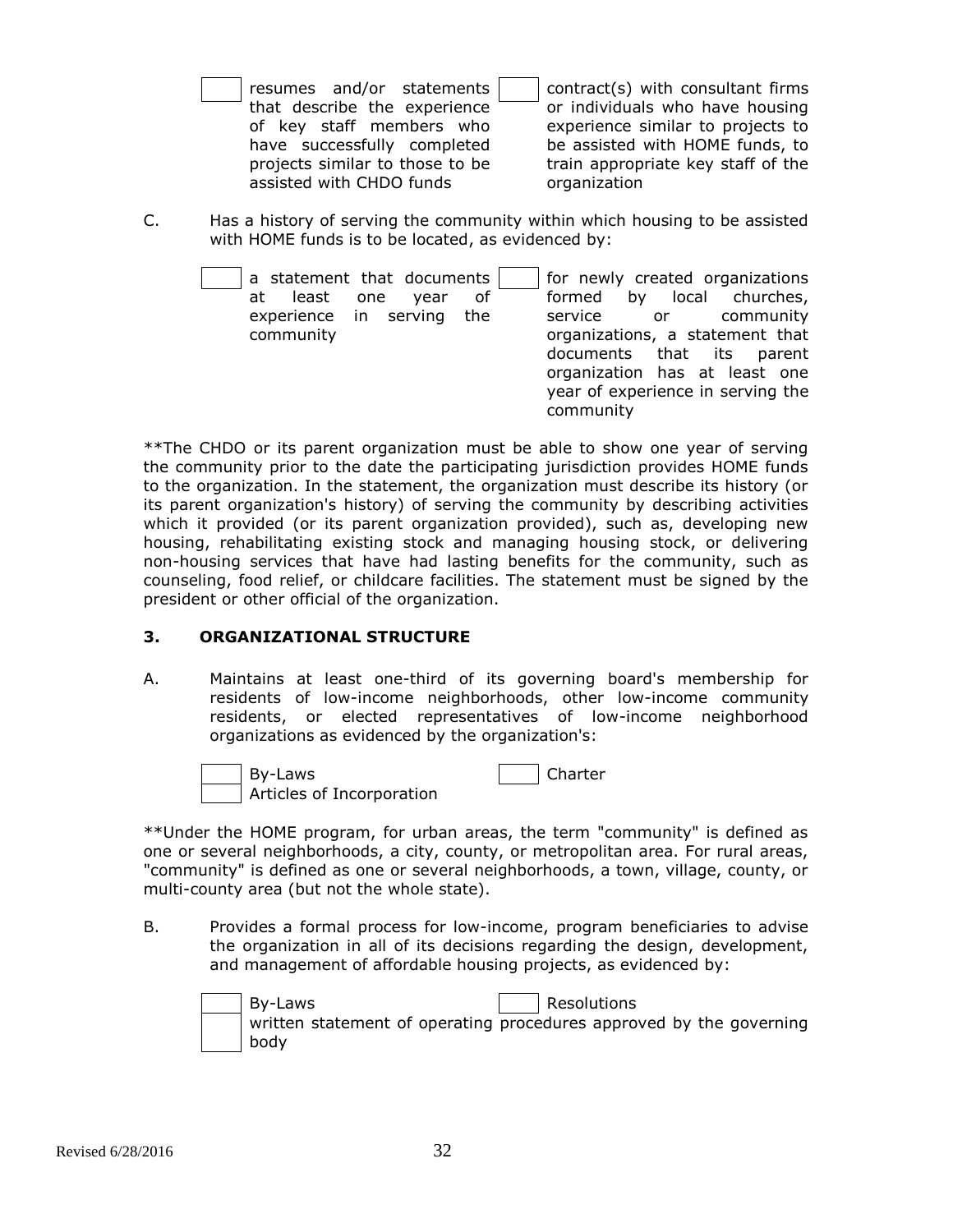C. A CHDO may be chartered by a State or local government, but the following restrictions apply: (1) the State or local government may not appoint more than one-third of the membership of the organization's governing body; (2) the board members appointed by the State or local government may not, in turn, appoint the remaining two-thirds of the board members; and (3) no more than one-third of the governing board members are public officials (including any employees of the City of Tampa), as evidenced by the organization's:

| By-Laws                   | Charter |
|---------------------------|---------|
| Articles of Incorporation |         |

D. If the CHDO is sponsored or created by a for-profit entity, the for-profit entity may not appoint more than one-third of the membership of the CHDO's governing body, and the board members appointed by the for-profit entity may not, in turn, appoint the remaining two-thirds of the board members, as evidenced by the CHDO's:

| By-Laws                   | Charter |
|---------------------------|---------|
| Articles of Incorporation |         |

## **4. RELATIONSHIP WITH FOR-PROFIT ENTITIES**

A. The CHDO is not controlled, nor receives directions from individuals, or entities seeking profit from the organization, as evidenced by:

| By-Laws |  |       | a Memorandum of Understanding |
|---------|--|-------|-------------------------------|
|         |  | (MOU) |                               |

B. A Community Housing Development Organization may be sponsored or created by a for-profit entity, however both of the following items must be true:

the for-profit entity's primary purpose does not include the development or management of housing, as evidenced in the for-profit organization's By-Laws

the CHDO is free to contract for goods and services from vendor(s) of its own choosing, as evidenced in the CHDO's (select one):

| By-Laws                   | <b>Charter</b> |
|---------------------------|----------------|
| Articles of Incorporation |                |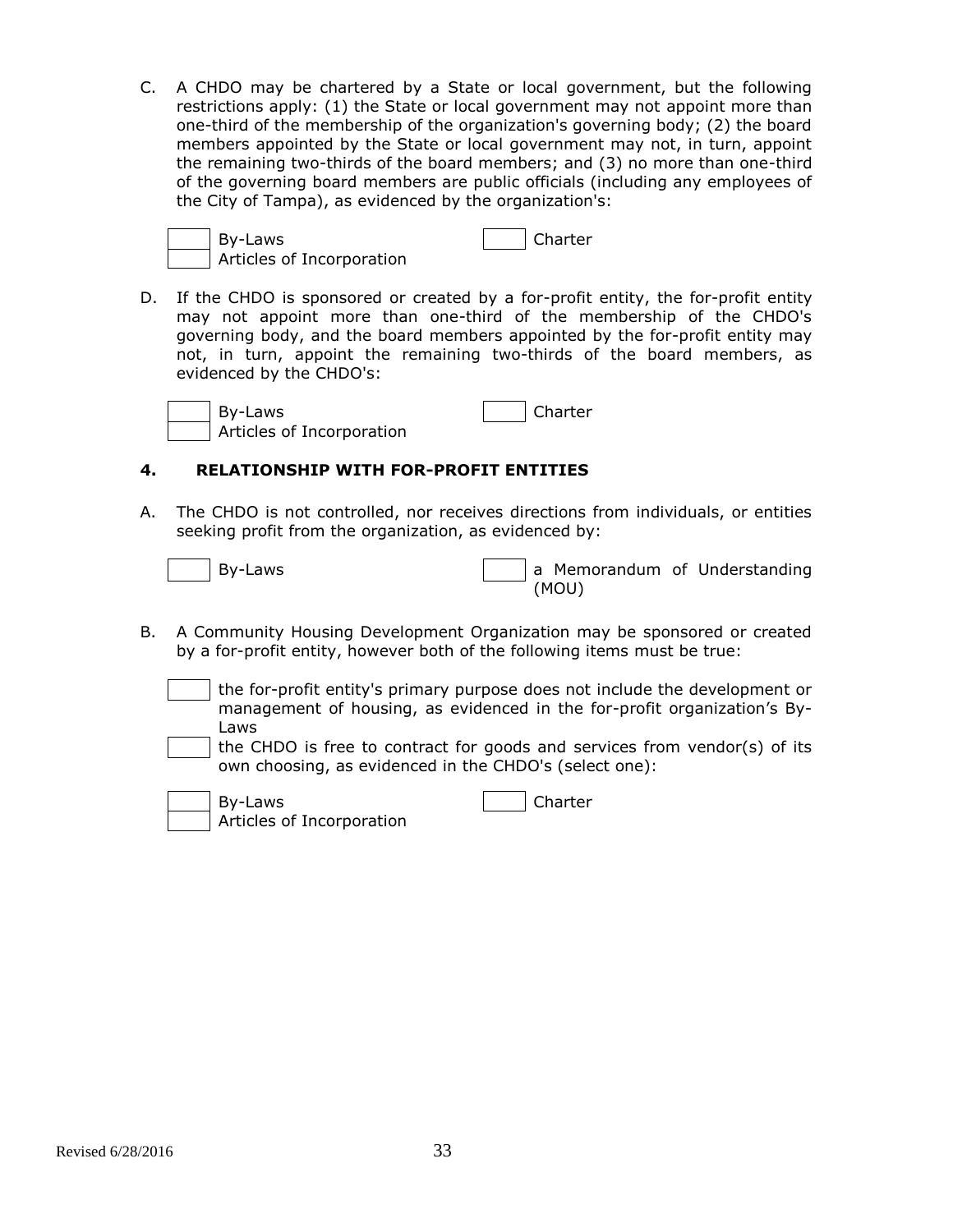## **CHDO BOARD OF DIRECTORS**

**Please provide CHDO board members name and home address. Indicate residents that are low-income or live in a low-income neighborhood.**

| <b>Board</b><br><b>Member</b> | <b>Address</b> | <b>Public</b><br><b>Official</b><br>(Yes/No) | Low<br><b>Income</b><br>(Yes/No) | <b>Low Income</b><br><b>Area</b><br>(Yes / No) |
|-------------------------------|----------------|----------------------------------------------|----------------------------------|------------------------------------------------|
|                               |                |                                              |                                  |                                                |
|                               |                |                                              |                                  |                                                |
|                               |                |                                              |                                  |                                                |
|                               |                |                                              |                                  |                                                |
|                               |                |                                              |                                  |                                                |
|                               |                |                                              |                                  |                                                |
|                               |                |                                              |                                  |                                                |
|                               |                |                                              |                                  |                                                |
|                               |                |                                              |                                  |                                                |
|                               |                |                                              |                                  |                                                |
|                               |                |                                              |                                  |                                                |

(Enter board member name, income or resident low-income location (51% low/mod)) (No more than 1/3 of the board members may be public government officials)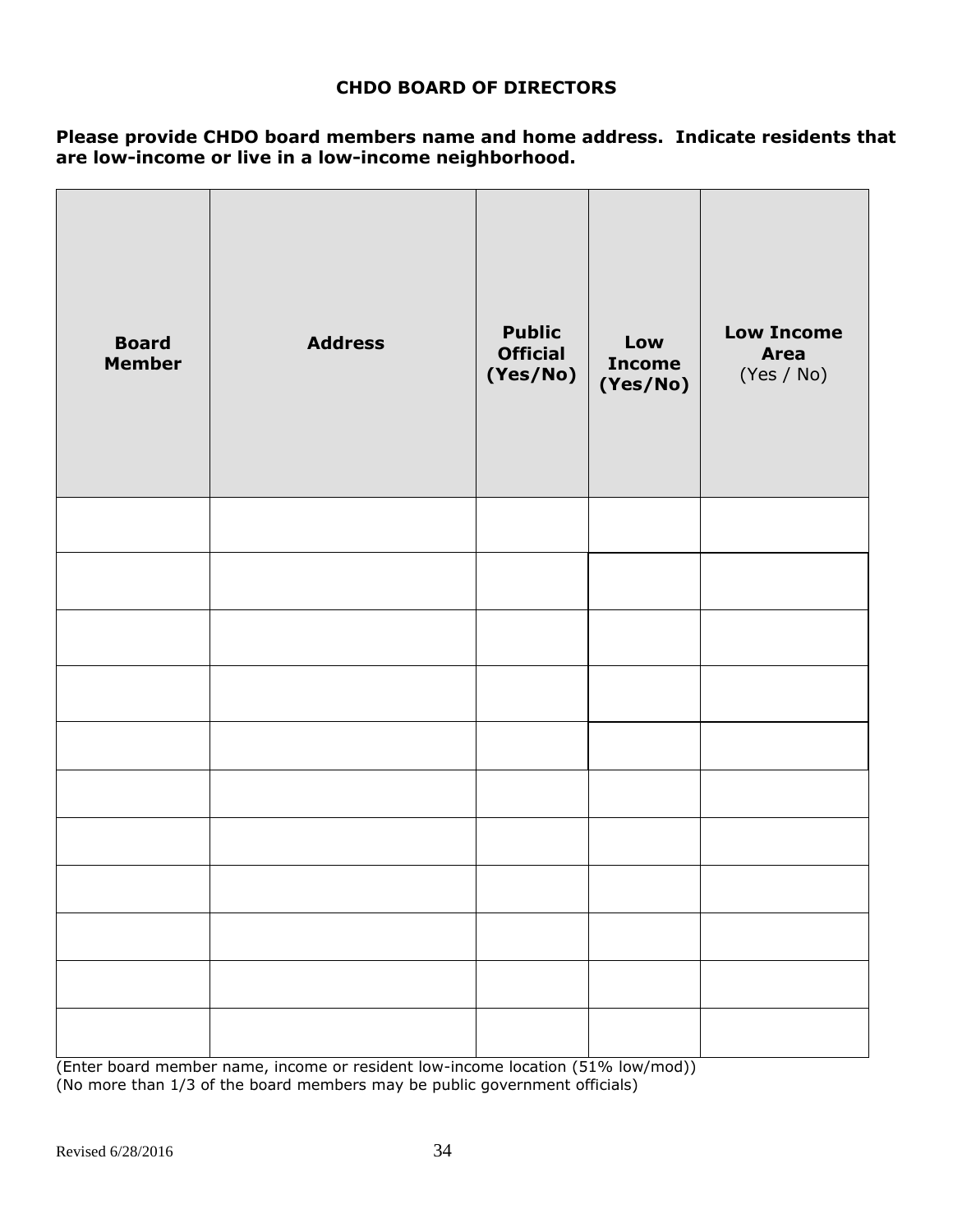## **Certification of Low-Income Representation**

Board Member Name: \_\_\_\_\_\_\_\_\_\_\_\_\_\_\_\_\_\_\_\_\_\_\_\_\_\_\_\_\_\_\_\_\_\_\_\_\_\_\_\_\_\_\_\_\_

I hereby certify that I am a current member in good standing of the governing board of \_\_\_\_\_\_\_\_\_\_\_\_\_\_\_\_\_\_\_\_\_\_\_\_\_\_\_\_\_\_\_\_\_\_\_\_\_\_\_\_\_\_\_\_\_\_\_\_\_\_\_\_\_\_\_\_ and that I represent the interests of low-income families in this organization's targeted service area. I have checked below the manner in which I meet the qualification as a low-income representative:

- $\Box$  I qualify as a low-income resident under the HOME Program definition. The gross annual income of my household of people is at or below the City of Tampa area median income limit of \$\_\_\_\_\_\_\_\_\_\_\_\_\_\_\_\_
- $\Box$  I live in a low-income area (where 51% or more of the households in my US Census tract have incomes at or below 80% of the median household income, as defined by HUD), which is part of the CHDO's targeted service area. **The Census tract data must be attached to this certification.**

I am an elected representative of City/County, which is part of the CHDO's service area. **The meeting minutes that document the election of the member must be attached to this Certification.** 

If the applicant is representing a low-income neighborhood organization, please attach a copy of the signed resolution from the neighborhood organization naming the individual as its representative on the CHDO's Board of Directors.

By signing and dating this Certification, I hereby certify that I meet the low-income representation characteristic checked above.

Board Member Signature Date

Board President Signature Date